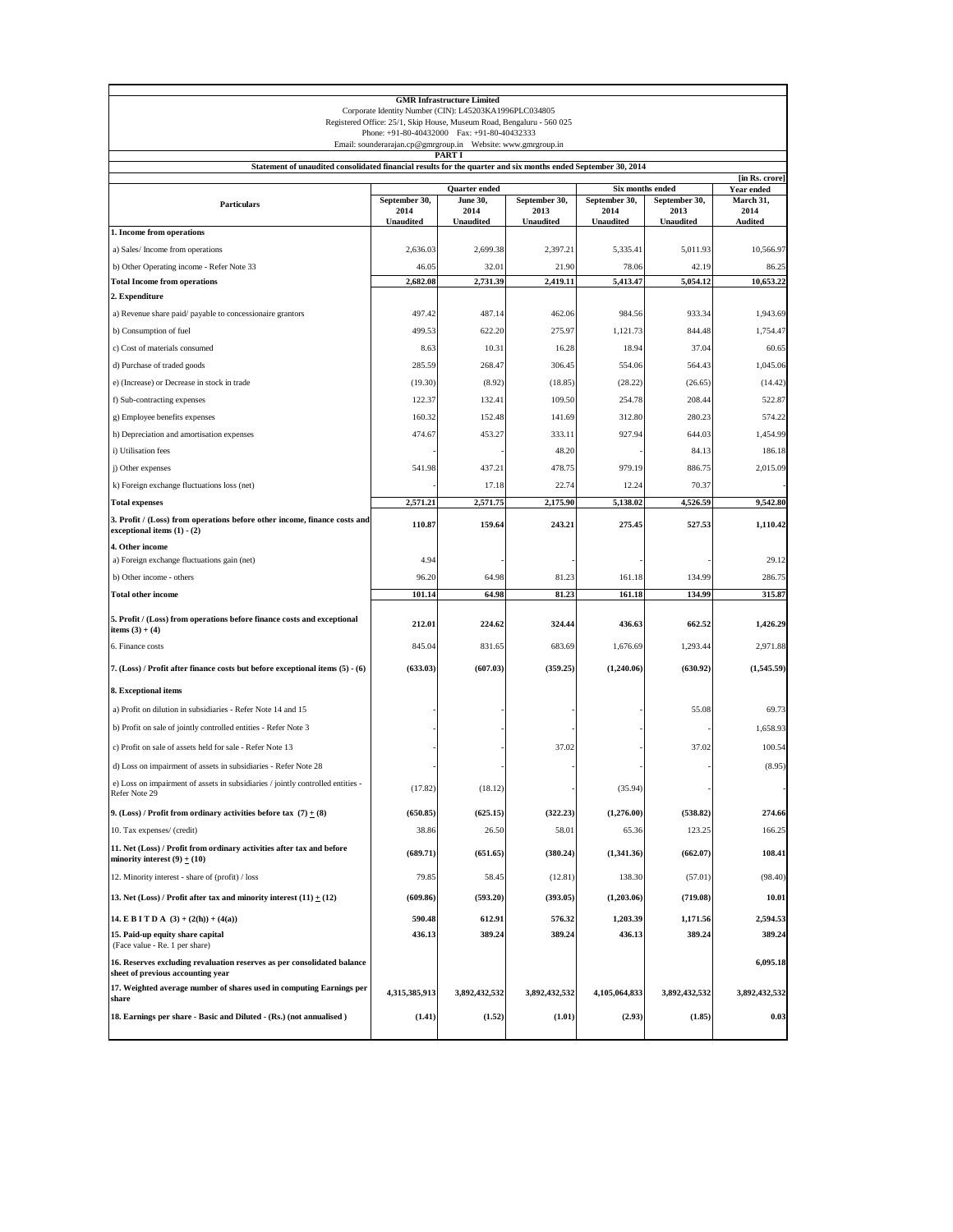|                                                                                                                                                    |                          | PART II                           |                                                                            |                          |                               |                                                                                                                                                                                |
|----------------------------------------------------------------------------------------------------------------------------------------------------|--------------------------|-----------------------------------|----------------------------------------------------------------------------|--------------------------|-------------------------------|--------------------------------------------------------------------------------------------------------------------------------------------------------------------------------|
|                                                                                                                                                    |                          |                                   | Select Information for the quarter and six months ended September 30, 2014 |                          |                               |                                                                                                                                                                                |
|                                                                                                                                                    |                          | Quarter ended                     |                                                                            | Six months ended         | As at year ended<br>March 31, |                                                                                                                                                                                |
| <b>Particulars</b>                                                                                                                                 | September 30,<br>2014    | <b>June 30,</b><br>2014           | September 30,<br>2013                                                      | September 30,<br>2014    | September 30,<br>2013         | 2014                                                                                                                                                                           |
|                                                                                                                                                    | <b>Unaudited</b>         | <b>Unaudited</b>                  | <b>Unaudited</b>                                                           | <b>Unaudited</b>         | <b>Unaudited</b>              | <b>Audited</b>                                                                                                                                                                 |
| <b>A. PARTICULARS OF SHAREHOLDING</b>                                                                                                              |                          |                                   |                                                                            |                          |                               |                                                                                                                                                                                |
| 1. Public Shareholding<br>Number of shares                                                                                                         | 1,547,203,732            | 1.083.591.135                     | 1,083,591,135                                                              | 1,547,203,732            | 1,083,591,135                 | 1,083,591,135                                                                                                                                                                  |
| Percentage of shareholding                                                                                                                         | 35.48%                   | 27.84%                            | 27.84%                                                                     | 35.48%                   | 27.84%                        | 27.84%                                                                                                                                                                         |
|                                                                                                                                                    |                          |                                   |                                                                            |                          |                               |                                                                                                                                                                                |
| 2. Promoters and promoter group shareholding<br>a) Pledged/Encumbered                                                                              |                          |                                   |                                                                            |                          |                               |                                                                                                                                                                                |
| Number of shares                                                                                                                                   | 1,800,017,861            | 1,664,235,438                     | 1,427,208,239                                                              | 1,800,017,861            | 1,427,208,239                 | 1,785,342,465                                                                                                                                                                  |
| Percentage of shares (as % of the total shareholding of promoter and                                                                               |                          |                                   |                                                                            |                          |                               | 63.97%                                                                                                                                                                         |
| promoter group)                                                                                                                                    | 64.38%                   | 59.63%                            | 51.14%                                                                     | 64.38%                   | 51.14%                        |                                                                                                                                                                                |
| Percentage of shares (as % of the total share capital of the Company)                                                                              | 41.27%                   | 42.76%                            | 36.67%                                                                     | 41.27%                   | 36.67%                        | 45.87%                                                                                                                                                                         |
| b) Non-Encumbered                                                                                                                                  |                          |                                   |                                                                            |                          |                               |                                                                                                                                                                                |
| Number of shares                                                                                                                                   | 996,025,986              | 1,126,608,409                     | 1,363,635,608                                                              | 996,025,986              | 1,363,635,608                 | 1,005,501,382                                                                                                                                                                  |
| Percentage of shares (as % of the total shareholding of promoter and                                                                               |                          |                                   |                                                                            |                          |                               |                                                                                                                                                                                |
| promoter group)                                                                                                                                    | 35.62%                   | 40.37%                            | 48.86%                                                                     | 35.62%                   | 48.86%                        | 36.03%                                                                                                                                                                         |
| Percentage of shares (as % of the total share capital of the Company)                                                                              | 22.84%                   | 28.94%                            | 35.03%                                                                     | 22.84%                   | 35.03%                        | 25.83%                                                                                                                                                                         |
|                                                                                                                                                    |                          |                                   |                                                                            |                          |                               |                                                                                                                                                                                |
| 3. Non-promoter and non-public shareholding                                                                                                        |                          |                                   |                                                                            |                          |                               |                                                                                                                                                                                |
| Number of shares                                                                                                                                   | 17,999,800               | 17,999,800                        | 17,999,800                                                                 | 17,999,800               | 17,999,800                    | 17,999,800                                                                                                                                                                     |
| Percentage of shares (as % of the total share capital of the Company)                                                                              | 0.41%                    | 0.46%                             | 0.46%                                                                      | 0.41%                    | 0.46%                         | 0.46%                                                                                                                                                                          |
|                                                                                                                                                    |                          |                                   |                                                                            |                          |                               |                                                                                                                                                                                |
|                                                                                                                                                    |                          |                                   |                                                                            |                          |                               |                                                                                                                                                                                |
| Particulars                                                                                                                                        |                          |                                   |                                                                            |                          |                               | Quarter ended<br>September 30,                                                                                                                                                 |
|                                                                                                                                                    |                          |                                   |                                                                            |                          |                               | 2014                                                                                                                                                                           |
| <b>B. INVESTOR COMPLAINTS</b>                                                                                                                      |                          |                                   |                                                                            |                          |                               |                                                                                                                                                                                |
| Pending at the beginning of the quarter                                                                                                            |                          |                                   |                                                                            |                          |                               |                                                                                                                                                                                |
| Received during the quarter                                                                                                                        |                          |                                   |                                                                            |                          |                               | 123                                                                                                                                                                            |
| Disposed of during the quarter                                                                                                                     |                          |                                   |                                                                            |                          |                               | 123                                                                                                                                                                            |
| Remaining unresolved at the end of the quarter                                                                                                     |                          |                                   |                                                                            |                          |                               |                                                                                                                                                                                |
|                                                                                                                                                    |                          | <b>GMR Infrastructure Limited</b> |                                                                            |                          |                               |                                                                                                                                                                                |
| Report on Unaudited Consolidated Segment Revenue, Results and Capital Employed                                                                     |                          |                                   |                                                                            |                          |                               |                                                                                                                                                                                |
| <b>Quarter</b> ended<br>Six months ended                                                                                                           |                          |                                   |                                                                            |                          |                               |                                                                                                                                                                                |
|                                                                                                                                                    |                          |                                   |                                                                            |                          |                               | Year ended                                                                                                                                                                     |
| <b>Particulars</b>                                                                                                                                 | September 30,<br>2014    | June 30,<br>2014                  | September 30,<br>2013                                                      | September 30,<br>2014    | September 30,<br>2013         | March 31,<br>2014                                                                                                                                                              |
|                                                                                                                                                    | <b>Unaudited</b>         | <b>Unaudited</b>                  | <b>Unaudited</b>                                                           | <b>Unaudited</b>         | <b>Unaudited</b>              | <b>Audited</b>                                                                                                                                                                 |
| 1. Segment Revenue                                                                                                                                 |                          |                                   |                                                                            |                          |                               |                                                                                                                                                                                |
| a) Airports<br>b) Power                                                                                                                            | 1,320.25<br>1,066.42     | 1,289.33<br>1,152.55              | 1,475.02<br>663.55                                                         | 2,609.58<br>2,218.97     | 2,869.60<br>1,595.75          | 6,023.01<br>3,342.61                                                                                                                                                           |
| c) Roads                                                                                                                                           | 204.75                   | 183.18                            | 160.33                                                                     | 387.93                   | 325.03                        | 737.88                                                                                                                                                                         |
| d) EPC                                                                                                                                             | 19.68                    | 68.56                             | 79.91                                                                      | 88.24                    | 250.80                        | 468.67                                                                                                                                                                         |
| e) Others                                                                                                                                          | 174.43<br>2,785.53       | 151.92<br>2,845.54                | 131.40<br>2,510.21                                                         | 326.35<br>5,631.07       | 300.81<br>5,341.99            | 570.98                                                                                                                                                                         |
| Less: Inter Segment                                                                                                                                | 103.45                   | 114.15                            | 91.10                                                                      | 217.60                   | 287.87                        |                                                                                                                                                                                |
| <b>Segment revenue from operations</b>                                                                                                             | 2,682.08                 | 2,731.39                          | 2,419.11                                                                   | 5.413.47                 | 5,054.12                      |                                                                                                                                                                                |
|                                                                                                                                                    |                          |                                   |                                                                            |                          |                               |                                                                                                                                                                                |
| 2. Segment Results                                                                                                                                 |                          |                                   |                                                                            |                          |                               |                                                                                                                                                                                |
| a) Airports                                                                                                                                        | 203.65                   | 203.52                            | 329.42                                                                     | 407.17                   | 660.61                        |                                                                                                                                                                                |
| b) Power                                                                                                                                           | (141.85)                 | (111.01)                          | (137.44)                                                                   | (252.86)                 | (300.74)                      |                                                                                                                                                                                |
| c) Roads<br>d) EPC                                                                                                                                 | 66.47<br>(1.69)          | 67.75<br>(8.09)                   | 74.16<br>(5.08)                                                            | 134.22<br>(9.78)         | 151.65<br>(7.25)              |                                                                                                                                                                                |
| e) Others                                                                                                                                          | 120.70                   | 97.15                             | 60.11                                                                      | 217.85                   | 175.21                        |                                                                                                                                                                                |
|                                                                                                                                                    | 247.28                   | 249.32                            | 321.17                                                                     | 496.60                   | 679.48                        |                                                                                                                                                                                |
| Less: Inter Segment<br><b>Net Segment Results</b>                                                                                                  | 73.14<br>174.14          | 57.76<br>191.56                   | 32.65<br>288.52                                                            | 130.90<br>365.70         | 81.91<br>597.57               |                                                                                                                                                                                |
| Less: Finance costs (net)                                                                                                                          | 807.17                   | 798.59                            | 647.77                                                                     | 1,605.76                 | 1,228.49                      |                                                                                                                                                                                |
| Add/ (Less) : Exceptional items                                                                                                                    |                          |                                   |                                                                            |                          |                               |                                                                                                                                                                                |
| a) Profit on dilution in subsidiaries - Refer Note 14 and 15                                                                                       |                          |                                   |                                                                            |                          | 55.08                         |                                                                                                                                                                                |
| b) Profit on sale of jointly controlled entities - Refer Note 3                                                                                    |                          |                                   |                                                                            |                          |                               |                                                                                                                                                                                |
| c) Profit on sale of assets held for sale - Refer Note 13                                                                                          |                          |                                   | 37.02                                                                      |                          | 37.02                         |                                                                                                                                                                                |
| d) Loss on impairment of assets in subsidiaries - Refer Note 28<br>e) Loss on impairment of assets in subsidiaries / jointly controlled entities - |                          |                                   |                                                                            |                          |                               | 11,143.15<br>489.93<br>10,653.22<br>1,309.33<br>(438.37)<br>324.30<br>(40.84)<br>271.52<br>1,425.94<br>149.73<br>1,276.21<br>2,821.80<br>69.73<br>1,658.93<br>100.54<br>(8.95) |
| Refer Note 29                                                                                                                                      | (17.82)                  | (18.12)                           |                                                                            | (35.94)                  |                               |                                                                                                                                                                                |
| (Loss) /Profit before tax                                                                                                                          | (650.85)                 | (625.15)                          | (322.23)                                                                   | (1,276.00)               | (538.82)                      |                                                                                                                                                                                |
|                                                                                                                                                    |                          |                                   |                                                                            |                          |                               | 274.66                                                                                                                                                                         |
| 3. Capital employed<br>(Segment Assets - Segment Liabilities)                                                                                      |                          |                                   |                                                                            |                          |                               |                                                                                                                                                                                |
| a) Airports                                                                                                                                        | 15,698.38                | 14,847.16                         | 17,209.74                                                                  | 15,698.38                | 17,209.74                     | 15,147.06                                                                                                                                                                      |
| b) Power                                                                                                                                           | 27,710.18                | 28,077.37                         | 26,126.92                                                                  | 27,710.18                | 26,126.92                     | 26,936.82                                                                                                                                                                      |
| c) Roads                                                                                                                                           | 5,680.38                 | 5,740.77                          | 6,573.42                                                                   | 5,680.38                 | 6,573.42                      | 5,868.42                                                                                                                                                                       |
| d) EPC<br>e) Others                                                                                                                                | 306.64<br>16,019.78      | 308.34<br>14,921.44               | 447.31<br>12,046.47                                                        | 306.64<br>16,019.78      | 447.31<br>12,046.47           | 385.11<br>15,082.99                                                                                                                                                            |
|                                                                                                                                                    | 65,415.36                | 63,895.08                         | 62,403.86                                                                  | 65,415.36                | 62,403.86                     | 63,420.40                                                                                                                                                                      |
| Less: Inter Segment<br>Unallocated Assets / (Liabilities)                                                                                          | 7,499.60<br>(47, 161.07) | 6,819.68<br>(47, 013.01)          | 4,825.00<br>(47, 159.88)                                                   | 7,499.60<br>(47, 161.07) | 4,825.00<br>(47, 159.88)      | 6,187.27<br>(46, 447.80)                                                                                                                                                       |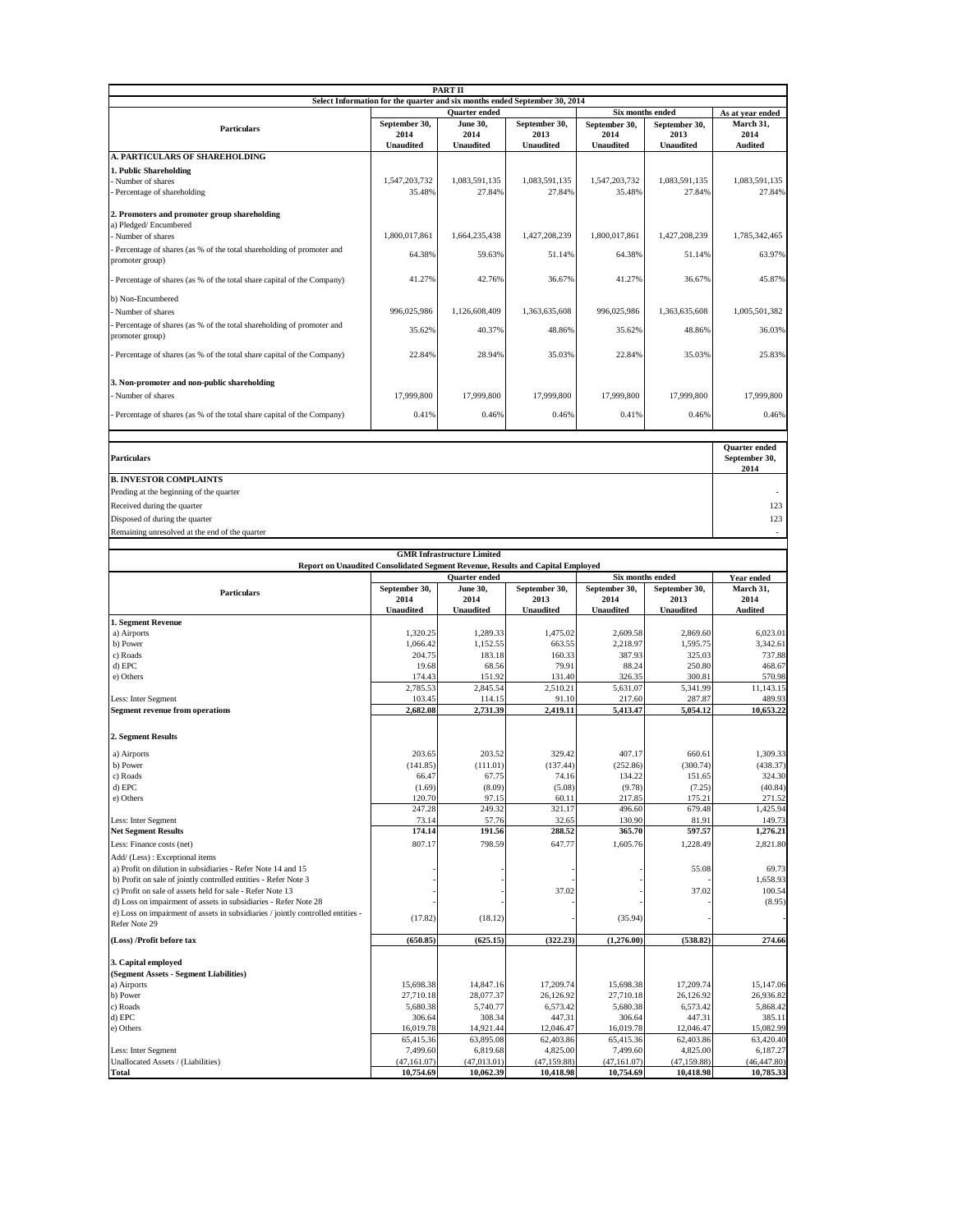### **Notes to unaudited consolidated financial results for the quarter and six months ended September 30, 2014**

**1. Consolidated Statement of Assets and Liabilities**

| [in Rs. crore]                                   |                    |                |  |  |
|--------------------------------------------------|--------------------|----------------|--|--|
|                                                  | As at              | As at          |  |  |
| <b>Particulars</b>                               | September 30, 2014 | March 31, 2014 |  |  |
|                                                  | <b>Unaudited</b>   | <b>Audited</b> |  |  |
|                                                  |                    |                |  |  |
| <b>Equity and Liabilities</b>                    |                    |                |  |  |
| <b>Shareholders' funds</b>                       |                    |                |  |  |
| Share capital                                    | 1,572.80           | 1,525.91       |  |  |
| Reserves and surplus                             | 6,059.34           | 6,095.18       |  |  |
| Money received against share warrants            | 141.75             |                |  |  |
|                                                  | 7,773.89           | 7,621.09       |  |  |
| Preference shares issued by subsidiary companies | 1,147.16           | 1,155.60       |  |  |
| Minority interest                                | 1,833.64           | 2,008.64       |  |  |
| <b>Non-current liabilities</b>                   |                    |                |  |  |
| Long-term borrowings                             | 35,177.33          | 33,599.28      |  |  |
| Deferred tax liability (net)                     | 74.11              | 73.27          |  |  |
| Trade payables                                   | 20.01              | 20.97          |  |  |
| Other long-term liabilities                      | 1,976.51           | 2,398.71       |  |  |
| Long-term provisions                             | 70.91              | 78.45          |  |  |
|                                                  | 37,318.87          | 36,170.68      |  |  |
| <b>Current liabilities</b>                       |                    |                |  |  |
| Short-term borrowings                            | 4,933.50           | 5,588.17       |  |  |
| Trade payables                                   | 1,712.52           | 1,759.31       |  |  |
| Other current liabilities                        |                    |                |  |  |
|                                                  | 10,203.13          | 10,547.84      |  |  |
| Short-term provisions                            | 322.39             | 290.52         |  |  |
|                                                  | 17,171.54          | 18,185.84      |  |  |
| <b>TOTAL</b>                                     | 65,245.10          | 65,141.85      |  |  |
| <b>Assets</b>                                    |                    |                |  |  |
| <b>Non-current assets</b>                        |                    |                |  |  |
| <b>Fixed assets</b>                              | 47,186.55          | 45,911.95      |  |  |
| Goodwill on consolidation                        | 3,624.36           | 3,461.15       |  |  |
| Non-current investments                          | 223.81             | 104.22         |  |  |
| Deferred tax asset (net)                         | 47.84              | 44.57          |  |  |
| Long-term loans and advances                     | 2,293.74           | 2,441.08       |  |  |
| Trade receivables                                | 160.60             | 171.76         |  |  |
| Other non-current assets                         | 3,564.67           | 3,802.93       |  |  |
|                                                  | 57,101.57          | 55,937.66      |  |  |
| <b>Current assets</b>                            |                    |                |  |  |
| Current investments                              | 1,063.04           | 775.35         |  |  |
| Inventories                                      | 348.17             | 358.92         |  |  |
| Trade receivables                                | 1,442.61           | 1,600.14       |  |  |
| Cash, cash equivalents and other bank balances   | 3,471.44           | 3,321.19       |  |  |
| Short-term loans and advances                    | 625.63             | 493.15         |  |  |
| Other current assets                             | 1,192.64           | 2,655.44       |  |  |
|                                                  | 8,143.53           | 9,204.19       |  |  |
| <b>TOTAL</b>                                     | 65,245.10          | 65,141.85      |  |  |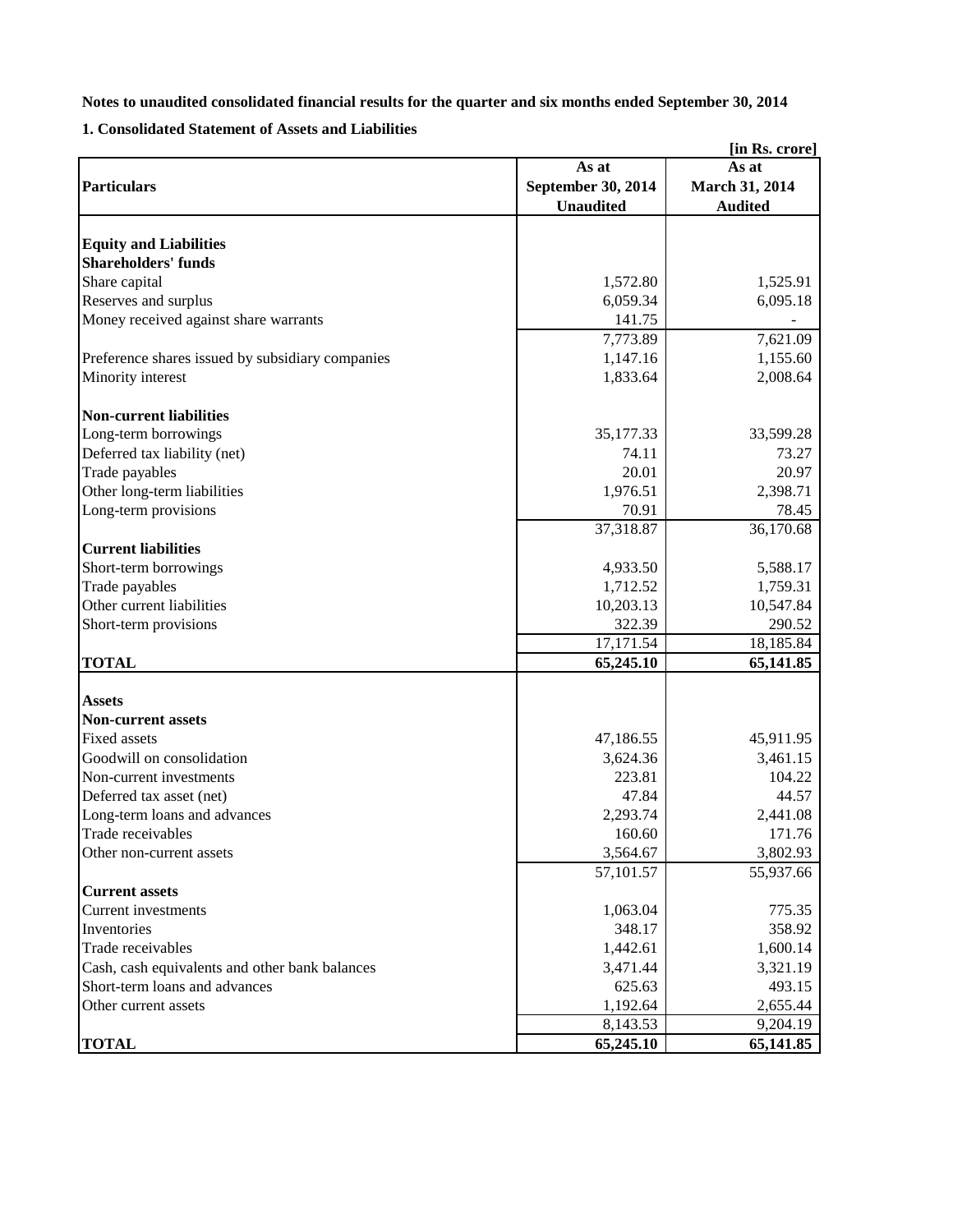#### **Notes to the unaudited consolidated financial results for the quarter and six months ended September 30, 2014**

#### **2. Consolidation and Segment Reporting**

- a. GMR Infrastructure Limited ('the Company' or 'GIL') carries on its business through various subsidiaries, jointly controlled entities and associates (hereinafter referred to as 'the Group'), being special purpose vehicles exclusively formed to build and operate various infrastructure projects. The consolidated results have been prepared in accordance with the principles and procedures as set out in the Accounting Standard ('AS') - 21 on 'Consolidated Financial Statements', AS - 23 on 'Accounting for Investments in Associates in Consolidated Financial Statements' and AS - 27 on 'Financial Reporting of Interests in Joint Ventures'.
- b. The segment reporting of the Group has been prepared in accordance with AS 17 on Segment Reporting.

| Segment         | <b>Description of Activity</b>                                                                          |
|-----------------|---------------------------------------------------------------------------------------------------------|
| <b>Airports</b> | Development and operation of airports                                                                   |
| <b>Power</b>    | Generation of power, transmission of power, mining and exploration and<br>provision of related services |
| <b>Roads</b>    | Development and operation of roadways                                                                   |
| EPC             | Handling of engineering, procurement and construction solutions in the<br>infrastructure sector         |
| <b>Others</b>   | Urban infrastructure and other residual activities                                                      |

The business segments of the Group comprise of the following:

- c. Investors can view the standalone results of the Company on the Company's websit[e www.gmrgroup.in](http://www.gmrgroup.in/) or on the websites of BSE (www.bseindia.com) or NSE [\(www.nse-india.com\)](http://www.nse-india.com/).
- 3. During the year ended March 31, 2014, the Company along with its subsidiaries GMR Infrastructure (Global) Limited and GMR Infrastructure Overseas Limited had entered into a definitive agreement ('SPA') with Malaysia Airports MSC Sdn Bhd ('the buyer') for sale of their 40% equity stake in their jointly controlled entities Istanbul Sabiha Gokcen Uluslararasi Havalimani Yatirim Yapim Ve Isletme Anonim Sirketi ('ISG') and LGM Havalimani Isletmeleri Ticaret Ve Turizm Anonim Sirketi ('LGM') for a sale consideration of Euro 20.90 crore (net of equity gap adjustment of Euro 1.60 crore and subject to debt and other working capital adjustments). The management based on its internal assessment and a legal opinion was of the view that all "Conditions Precedent" were either fulfilled or waived or agreed to be not applicable as at March 31, 2014 except for the buyer to obtain approval from Bank Negara Malaysia which was obtained on April 3, 2014. Subsequently after receipt of the consideration, the shares were transferred to the buyer on April 30, 2014, in view of which, the Group recognized the profit on the sale of its investment in ISG (net of costs of Rs. 164.98 crore incurred towards sale of such investments) of Rs. 1,658.93 crore, which was disclosed as an exceptional item in the consolidated financial statements of the Group for the year ended March 31, 2014.

Further, pursuant to the SPA entered with the buyer, the Group has provided a guarantee of Euro 4.50 crore towards claims, as specified in the SPA for a period till December 2015 and in respect of tax claim, if any, the guarantee period is upto May 2019. The statutory auditors of the Company have modified their Audit Report for the year ended March 31, 2014 and Limited Review Report for the quarter ended June 30, 2014 in this regard.

The details of the results of ISG consolidated till year ended March 31, 2014 are as follows:

|                                                   |                                                  |                                              | (in Rs. crore)                         |
|---------------------------------------------------|--------------------------------------------------|----------------------------------------------|----------------------------------------|
|                                                   | <b>Quarter</b><br>ended<br>September 30,<br>2013 | Six months<br>ended<br>September 30,<br>2013 | <b>Year ended</b><br>March 31,<br>2014 |
| Total income                                      | 182.41                                           | 323.02                                       | 674.10                                 |
| Loss after tax (before consolidation adjustments) | 6.29                                             | (12.48)                                      | (70.23)                                |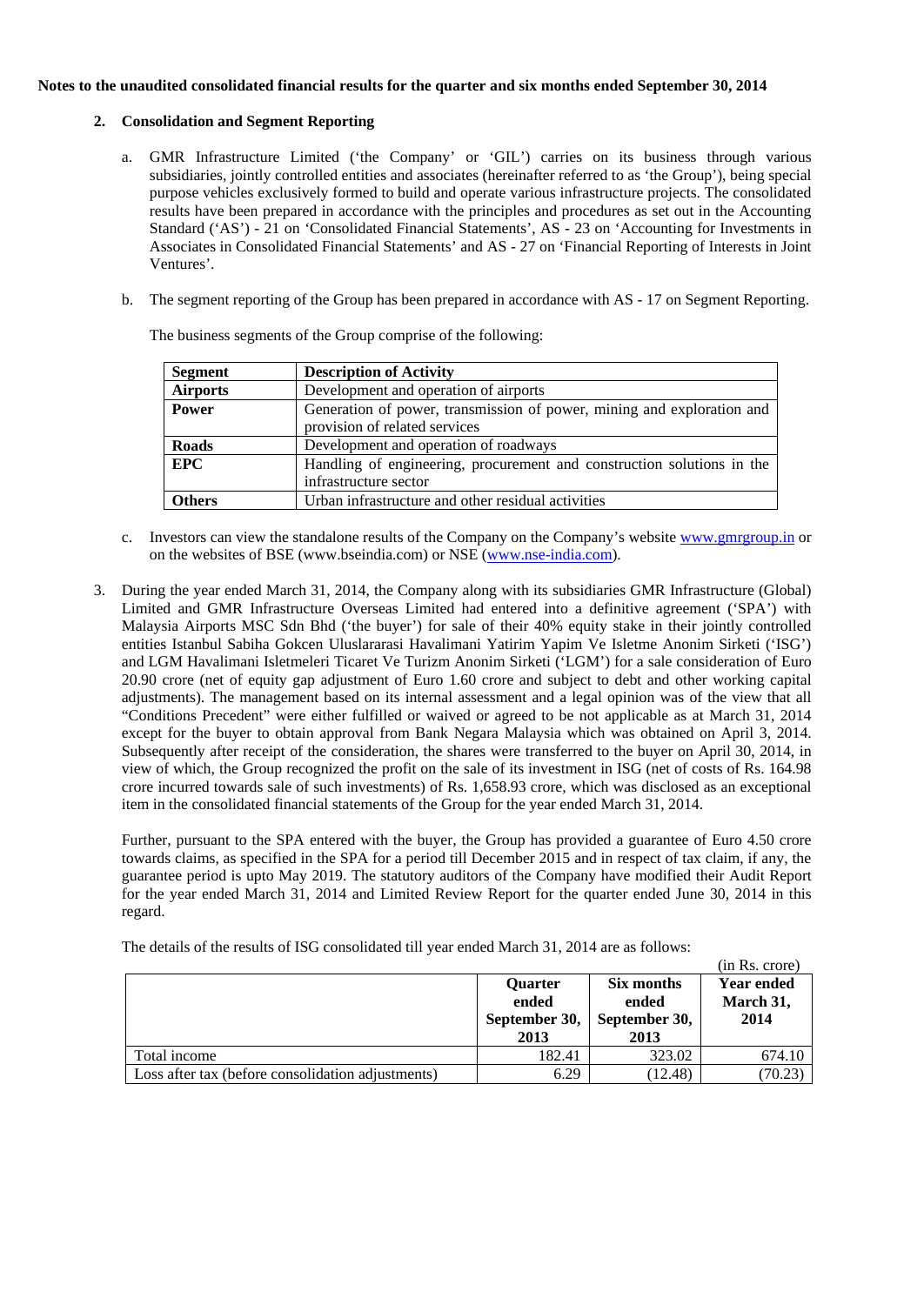The details of the results of LGM consolidated till year ended March 31, 2014 are as follows:

|                         |                          |     |          |               |                                           |                                              | (in. Rs. Crore)                        |
|-------------------------|--------------------------|-----|----------|---------------|-------------------------------------------|----------------------------------------------|----------------------------------------|
|                         |                          |     |          |               | Quarter<br>ended<br>September 30,<br>2013 | Six months<br>ended<br>September 30,<br>2013 | <b>Year ended</b><br>March 31,<br>2014 |
| Total income            |                          |     |          |               | 20.03                                     | 35.73                                        | 70.13                                  |
| Profit/<br>adjustments) | after<br>$(\text{loss})$ | tax | (before) | consolidation | 0.32                                      | 0.21                                         | (2.30)                                 |

The details of the results of Istanbul Sabiha Gokcen Uluslararasi Havalimani Yer Hizmetleri consolidated till year ended March 31, 2014 are as follows:

|                                                                                         |                                           |                                              | (in Rs. crore)                         |
|-----------------------------------------------------------------------------------------|-------------------------------------------|----------------------------------------------|----------------------------------------|
|                                                                                         | Quarter<br>ended<br>September 30,<br>2013 | Six months<br>ended<br>September 30,<br>2013 | <b>Year ended</b><br>March 31,<br>2014 |
| Total income                                                                            |                                           | -                                            |                                        |
| consolidation<br>Profit/<br>(before)<br>$(\text{loss})$<br>after<br>tax<br>adjustments) | 0.71                                      | 1.34                                         | 3.54                                   |

4. Subsequent to the quarter ended September 30, 2014, the Company has received a letter from National Stock Exchange of India Limited ('NSE') whereby Securities and Exchange Board of India ('SEBI') has directed NSE to advise the Company to restate the consolidated financial statements of the Group for the year ended March 31, 2013 for the qualifications in the Auditor's Report for the year then ended in respect of the matters stated in the Paragraph 1 and 2 of 'Basis for Qualified Opinion' in the said Auditors' Report, pursuant to the Paragraph 5(d)(ii) of the SEBI Circular CIR/CFD/DIL/7/2012 dated August 13, 2012.

Further, SEBI vide Circular CIR/CFD/DIL/9/2013 dated June 5, 2013 has clarified that restatement of books of account indicated in Paragraph 5 of the aforesaid circular shall mean that the Company is required to disclose the effect of revised financial accounts by way of revised pro-forma financial results immediately to the shareholders through Stock Exchanges. However, the financial effects of the revision may be carried out in the annual accounts of the subsequent financial year as a prior period item.

The Group is in the process of seeking further clarifications in this regard and has not made any adjustments to the accompanying unaudited consolidated financial results of the Group for the quarter ended September 30, 2014. The statutory auditors of the Company have drawn an Emphasis of Matter in their Limited Review Report in this regard.

- 5. The Company along with its subsidiaries have an investment of Rs. 369.58 crore (including loans of Rs. 129.99 crore and investment in equity / preference shares of Rs. 239.59 crore made by the Company and its subsidiaries) in GMR Ambala Chandigarh Expressways Private Limited ('GACEPL'), a subsidiary of the Company as at September 30, 2014. GACEPL has been incurring losses since the commencement of commercial operations. The management of the Group believes that these losses are primarily attributable to the loss of revenue arising as a result of diversion of partial traffic on parallel roads. The matter is currently under arbitration and the arbitration tribunal has passed an interim order staying the payment of negative grant which were due during the year ended March 31, 2014 and during the period ended September 30, 2014. Based on an internal assessment and a legal opinion, the management of the Group is confident that it will be able to claim compensation from relevant authorities for the loss it has suffered due to such diversion of traffic and accordingly, the carrying value of net assets of Rs. 213.51 crore (after providing for losses till date of Rs. 156.07 crore) as regards investment in GACEPL as at September 30, 2014 is appropriate. The statutory auditors of the Company have drawn an Emphasis of Matter in their Limited Review Report in this regard.
- 6. a) GMR Male International Airport Private Limited ('GMIAL'), a subsidiary of the Company, entered into an agreement on June 28, 2010 with Maldives Airports Company Limited ('MACL') and Ministry of Finance and Treasury ('MoFT'), Republic of Maldives for the Rehabilitation, Expansion, Modernization, Operation and Maintenance of Male International Airport ('MIA') for a period of 25 years ('the Concession Agreement'). On November 27, 2012, MACL and MoFT issued notices to GMIAL stating that the concession agreement was void ab initio and that neither MoFT nor MACL had authority under the laws of Maldives to enter into the agreement. It was also stated that MACL would take over the possession and control of MIA within 7 days of the said letter.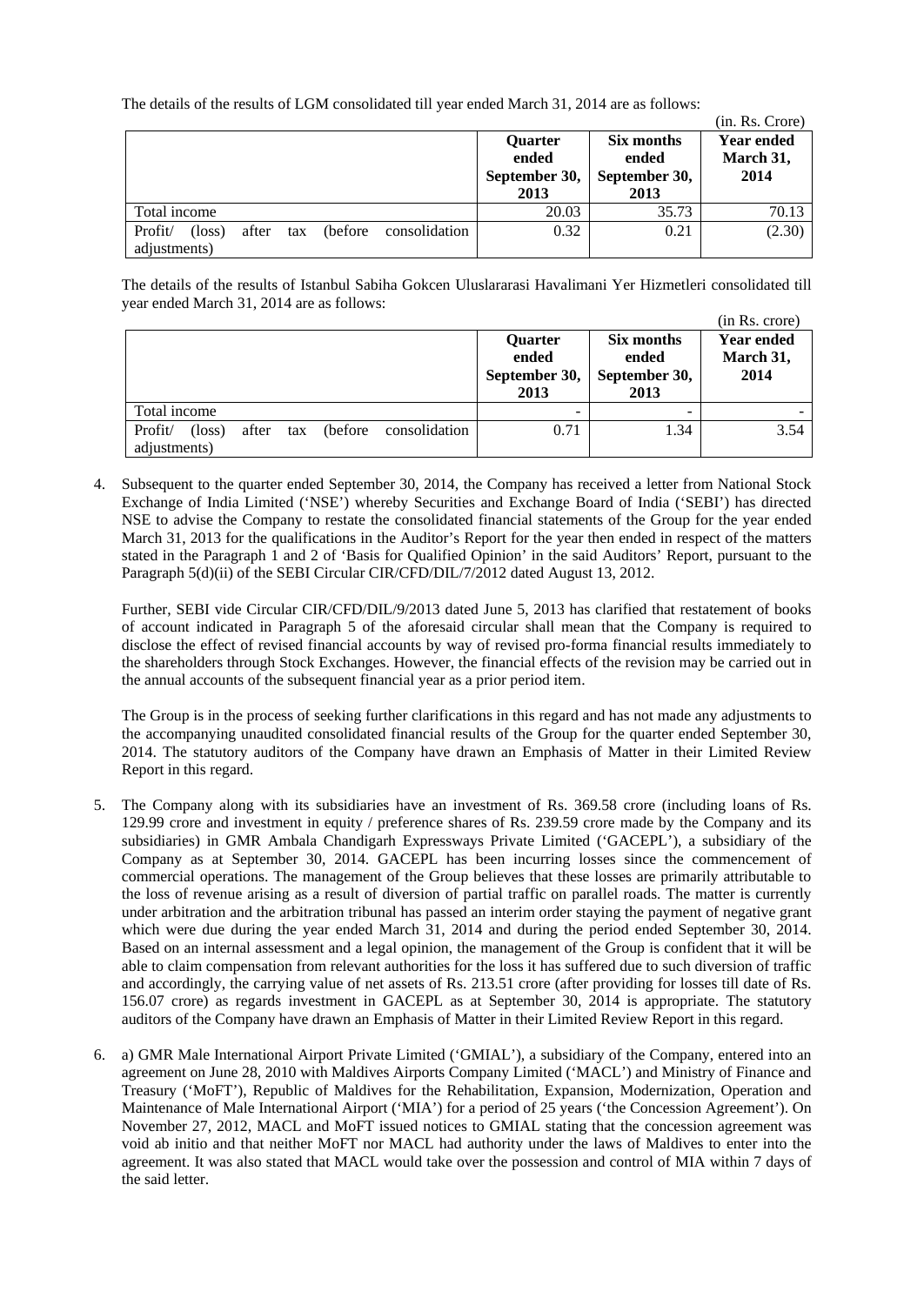Though GMIAL denied that the contract was void ab initio, MACL took over the possession and control of the MIA and GMIAL vacated the airport effective December 8, 2012. This has resulted in the GMIAL's principal activity becoming impossible from the date of takeover. The matter is currently under arbitration and the procedural meeting was held on April 10, 2013. On June 18, 2014, the tribunal delivered its award declaring that the Concession Agreement was not void ab initio and is valid and binding on the parties. Further, the tribunal declared that the Government of Maldives ('GoM') and MACL are jointly and severally liable in damages to GMIAL for loss caused by repudiation of the contract. The quantum of the damages is yet to be decided and the damages is limited to the sum which would have been recovered under clause 19.4.3 (b) had the Concession Agreement been terminated on grounds of public interest pursuant to clause 19.2.1 (h). GMIAL is in the process of submitting the final claim for the losses incurred due to takeover of the airport. The final outcome of the arbitration is pending as at September 30, 2014. In view of the aforesaid matter, GMIAL continues to reflect assets amounting to Rs. 1,475.96 crore (USD 23.81 crore) including claim recoverable of Rs. 1,113.48 crore (USD 17.96 crore) at their carrying values as at September 30, 2014, net of assets written off of Rs. 202.61 crore during the year ended March 31, 2013. GMIAL's ability to continue its future business operations and consequential impact on net assets / guarantees given by the Company and GMR Infrastructure (Mauritius) Limited ('GIML') is solely dependent on the outcome of arbitration and / or a negotiated settlement. However financial statements of GMIAL as at and for the period ended September 30, 2014 have been prepared and accordingly consolidated on a going concern basis.

Further, GMIAL has executed work construction contracts with GADL International Limited ('GADLIL') and other service providers for rehabilitation, expansion, modernization of MIA. Pursuant to the aforesaid takeover of airport, GMIAL has terminated the contracts with GADLIL and these service providers. As per the terms of contracts, in the event of discontinuation of construction, GMIAL is required to pay termination payment to the service providers. GMIAL has received claims of around USD 8.00 crore as at September 30, 2014 from GADLIL and other service providers. However, no such claims relating to the termination of contracts have been recognised as at September 30, 2014 since the amounts payable are not certain.

Based on the aforesaid award by the tribunal, internal assessment and a legal opinion obtained by GMIAL, the management of the Group is confident that GMIAL would be entitled for compensation under the concession agreement atleast to the extent of the carrying value of the assets taken over by the GoM / MACL and the subsequent expenditure incurred by GMIAL up to September 30, 2014 and accordingly, the accompanying unaudited consolidated financial results of the Group do not include any adjustments that might result from the outcome of this uncertainty. The statutory auditors of the Company have modified their Limited Review Report in this regard.

The results of GMIAL do not reflect results of the airport operations post December 7, 2012. The details of its results consolidated till period ended September 30, 2014 are as follows:

|                                                                                                         |                                                         |                                                    |                                                         |                                                               |                                                               | (in Rs. crore)                     |
|---------------------------------------------------------------------------------------------------------|---------------------------------------------------------|----------------------------------------------------|---------------------------------------------------------|---------------------------------------------------------------|---------------------------------------------------------------|------------------------------------|
|                                                                                                         | <b>Ouarter</b><br>ended<br><b>September</b><br>30, 2014 | <b>Ouarter</b><br>ended<br><b>June 30,</b><br>2014 | <b>Ouarter</b><br>ended<br><b>September</b><br>30, 2013 | <b>Six</b><br>months<br>ended<br><b>September</b><br>30, 2014 | <b>Six</b><br>months<br>ended<br><b>September</b><br>30, 2013 | Year<br>ended<br>March<br>31, 2014 |
| Total income                                                                                            | 24.33                                                   | 0.13                                               | 0.97                                                    | 24.46                                                         | 1.30                                                          | 1.51                               |
| (loss) after tax<br>Profit/<br>minority<br>interest<br>and<br>consolidation<br>(before)<br>adjustments) | 13.12                                                   | (8.86)                                             | (16.90)                                                 | 4.26                                                          | (26.11)                                                       | (132.86)                           |

b) GADLIL, a subsidiary of the Company, is re-registered in the Republic of Maldives for upgrading of existing terminal and construction of new terminal at the MIA. As per the work construction contract dated October 25, 2010 entered into with GMIAL, the expected substantial completion date of the construction was July 01, 2014, and GADLIL's registration in the Republic of Maldives is valid till December 31, 2016. However, pursuant to the takeover of MIA by MACL, GMIAL has terminated the work construction contract with GADLIL on December 10, 2012. These conditions indicate the existence of a material uncertainty about the going concern of GADLIL which is fully dependent on the outcome of the arbitration process between GMIAL and GoM and MACL. However, based on internal assessment and certain business plans the financial statements of GADLIL as at and for the period ended September 30, 2014 have been prepared and accordingly consolidated on a going concern basis. The statutory auditors of the Company have modified their Limited Review Report in this regard.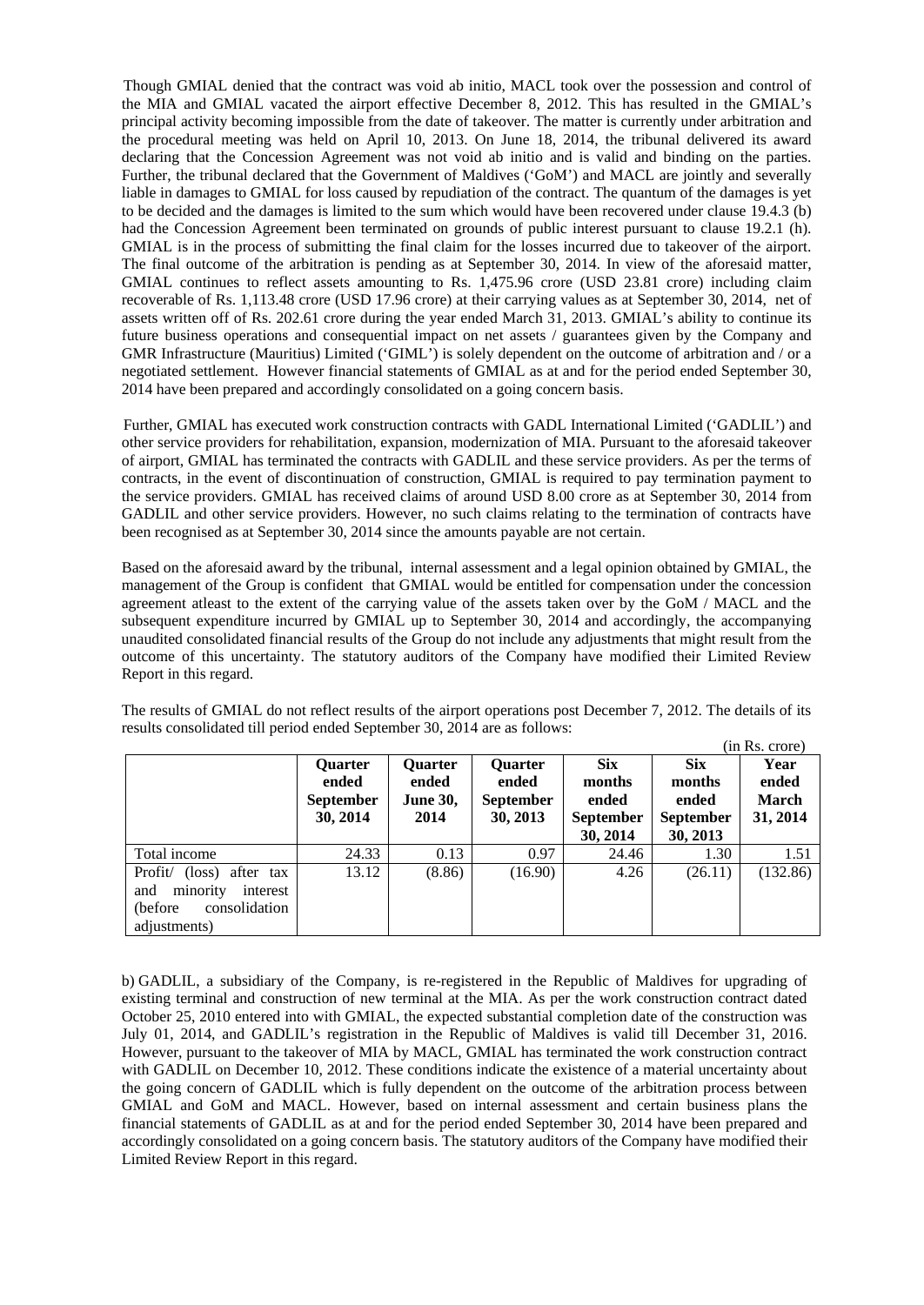7. GMR Kishangarh Udaipur Ahmedabad Expressways Limited ('GKUAEL'), a subsidiary of the Company, had entered into a Concession Agreement with National Highways Authority of India ('NHAI') on November 30, 2011 for six laning of Kishangarh-Udaipur-Ahmedabad section of National Highways 79A, 79, 76 and 8. Pursuant to non-fulfillment of mandatory 'Conditions Precedent' specified under the Concession Agreement within the due date, GKUAEL has issued a notice to NHAI dated December 21, 2012 of its intention to terminate the Concession Agreement. In response, NHAI vide their letter dated January 1, 2013 termed the notice not maintainable both in law and in facts. Further, NHAI in their letter dated January 17, 2013 to GKUAEL had also indicated of making good the alleged defaults of NHAI within the cure period of 90 days. Further, the management of the Group has submitted the proposal for the continuance of the project subject to certain modifications in the financial and other terms in the Concession Agreement and is confident of obtaining approval of these modifications by NHAI.

The Company along with its subsidiary has made an investment of Rs. 726.63 crore in GKUAEL (including loans of Rs. 26.63 crore and investment in equity shares of Rs. 700.00 crore made by the Company and its subsidiaries), which is primarily utilised towards payment of capital advance of Rs. 590.00 crore to its EPC contractors and Rs. 127.50 crore (including Rs. 1.12 crore during the quarter ended September 30, 2014) towards indirect expenditure attributable to the project and borrowing costs ('project expenses'). The management of the Group is confident of recovering the aforesaid capital advance and does not anticipate any compensation to be payable to NHAI in view of the aforesaid dispute and continue to carry such project expenses as 'intangible assets under development' pending satisfactory resolution of the matter. The statutory auditors of the Company have modified their Limited Review Report in this regard. Also refer note 4.

8. GMR Energy Limited ('GEL'), a subsidiary of the Company had entered into a Power Purchase Agreement ('PPA') with Karnataka Power Transmission Corporation Limited for supply of energy during the period December 15, 1997 to July 7, 2008. GEL had a Fuel Supply Agreement ('FSA') with a fuel supplier towards purchase of Naptha for generation of electricity during the aforementioned period. The FSA provided for payment of liquidated damages to the fuel supplier in the event that there was a shortfall in the purchase of the annual guaranteed quantity.

During the year ended March 31, 2013, GEL received a notice for Good Faith Negotiation under erstwhile FSA entered into between GEL and the fuel supplier with respect to dispute regarding liquidated damages amounting to Rs. 296.16 crore along with an interest of Rs. 5.55 crore towards failure of GEL to purchase the annual guaranteed quantity for the period from November 21, 2001 to June 6, 2008. GEL vide its letter dated October 31, 2012 had disputed the demand from the fuel supplier towards the aforementioned damages.

Further, GEL received a notice of arbitration from the fuel supplier's legal representative requesting the appointment of arbitrator for the dispute resolution which has been disputed by GEL in their reply dated February 15, 2013.

During the year ended March 31, 2014, the fuel supplier has filed a petition in the Hon'ble High Court of Karnataka seeking appointment of a sole arbitrator for the resolution of the dispute. GEL has filed its reply on January 8, 2014, and as per the High court order dated September 11, 2014 arbitrators have been appointed. The final outcome of the arbitration is pending conclusion. However based on its internal assessment and a legal opinion, the management of the Group is confident that the claim of the fuel supplier towards such liquidated damages is not tenable and accordingly no adjustments have been made to the accompanying unaudited consolidated financial results of the Group and the claim from the fuel supplier has been considered as a contingent liability as at September 30, 2014.

9. GMR Power Corporation Limited ('GPCL'), a subsidiary of the Company, approached Tamil Nadu Electricity Regulatory Commission ('TNERC') to resolve the claims / counterclaims arising out of the PPA and Land Lease Agreement ('LLA') in respect of the dues recoverable from Tamil Nadu Generation and Distribution Corporation Limited ('TAGENDCO') (formerly known as Tamil Nadu Electricity Board 'TNEB') on account of sale of energy including reimbursement towards interest on working capital, Minimum Alternate Tax ('MAT'), rebate, start/ stop charges and payment of land lease rentals to TAGENDCO. GPCL had received a favourable Order from TNERC on April 16, 2010 and in pursuance of the Order, GPCL had filed its claim on April 30, 2010 amounting to Rs. 481.68 crore and recognised Rs. 79.55 crore as income in the books of account.

TAGENDCO filed a petition against TNERC Order in Appellate Tribunal for Electricity ('APTEL'). In terms of an interim Order on November 19, 2010 from APTEL, TAGENDCO deposited Rs. 537.00 crore including interest on delayed payment of the claim amount. APTEL vide its Order dated February 28, 2012, upheld the claim of GPCL and further directed GPCL to verify and pay counter claims of TAGENDCO in respect of the benefits earned if any, by GPCL with regard to the delayed payment towards fuel supply that are not as per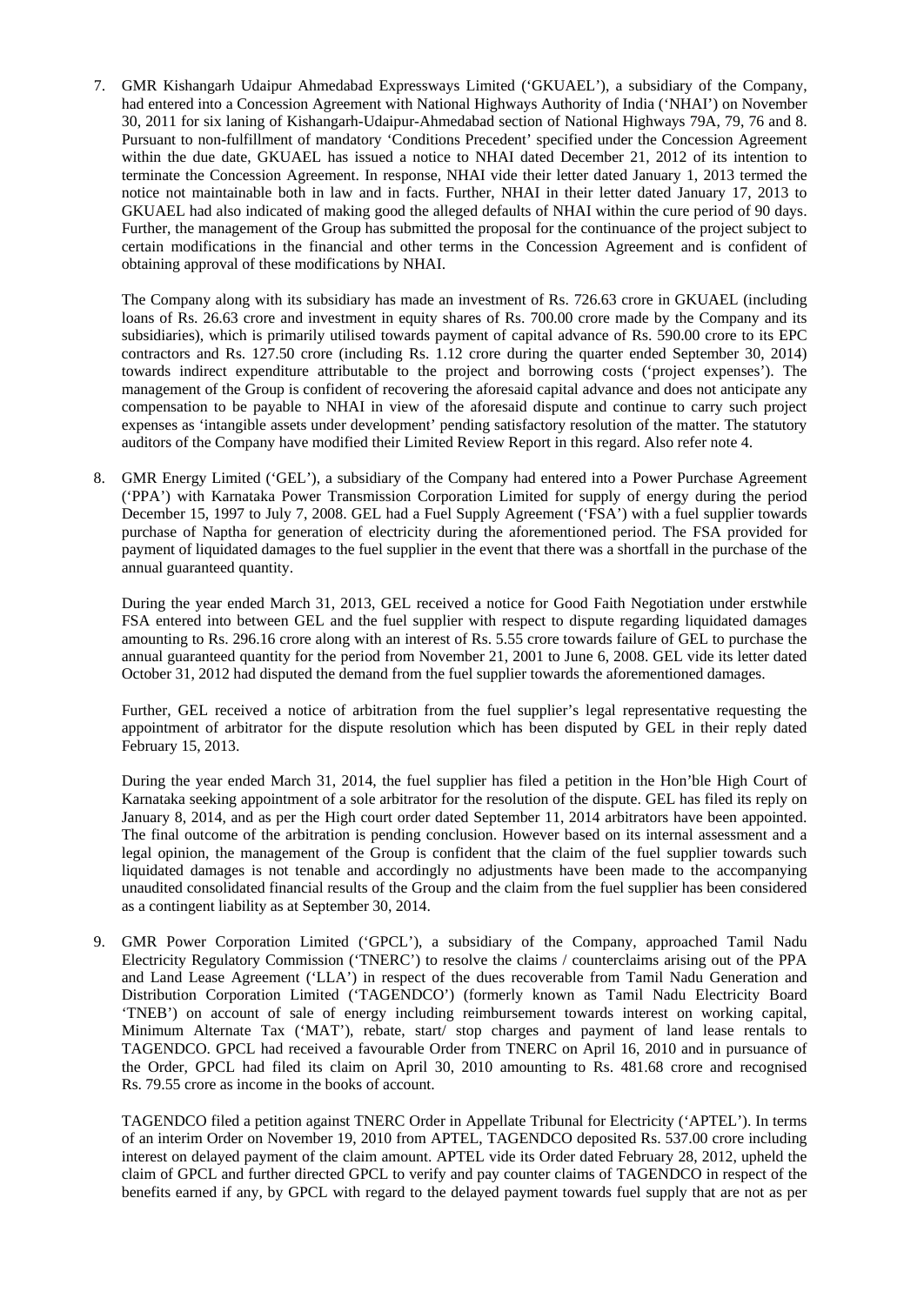the terms of the FSA. GPCL had appealed to the Hon'ble Supreme Court in Civil Appeals seeking certain interim relief with respect to the benefits pointed out by APTEL on credit period of Fuel Supplies in terms of the FSA. The legal counsel handling the matter has confirmed that on April 24, 2014, the Hon'ble Supreme Court has disposed off the appeal of TAGENDCO and directed GPCL and TAGENDCO to file their respective claim / account statement before TNERC. The matter is yet to be posted for hearing before TNERC. The management does not expect any cash outflow in this regard.

GPCL is availing tax holiday under Section 80IA of the Income Tax Act, 1961 ('IT Act') in respect of its income from power generation. Considering that the substantial amount, though under protest, has been received by GPCL, based on an expert opinion, GPCL has offered the claims upto March 31, 2013 as income in its tax returns and has claimed the deduction as available under Section 80IA of the IT Act.

However, in accordance with the Group's accounting policy, pending acceptance of claims by TAGENDCO and pending adjudication of petition before the Hon'ble Supreme Court, the Group has not recognised such balance claim in the books of account.

In accordance with the above, the amount received towards the above mentioned claims after the date of Order is being disclosed as advance from the customer in the books of account. Further, GPCL has been legally advised that pending adjudication of petition, the entire matter is now subjudice and has not attained the finality. The statutory auditors of the Company have drawn an Emphasis of Matter in their Limited Review Report in this regard.

- 10. The PPA entered into by GPCL with TAGENDCO on September 12, 1996 has expired on February 14, 2014 and the same was extended for a period of one year from February 15, 2014 with revised commercial terms and conditions. However, TAGENDCO has filed petition before TNERC for approval of Tariff. GPCL is recognising the income on a provisional basis from February 15, 2014 based on the revised commercial terms pending approval of TNERC. In view of the pending approval of the revised agreed commercial terms, TAGENDCO has withheld 1.25% of variable costs and 11% of fixed costs while settling the tariff invoices.
- 11. a. The Group is engaged in the business of generation and sale of electrical energy from its two gas based power plants of 220MW and 387.63MW situated at Kakinada and Vemagiri respectively. Further, the Group has investments in a subsidiary, GMR Rajahmundry Energy Limited ('GREL') which is constructing a gas based power plant. In view of lower supplies / availability of natural gas to the power generating companies in India, the Group is facing shortage of natural gas supply and delays in securing gas linkages. As a result, GEL and GMR Vemagiri Power Generation Limited ('GVPGL') have not generated and sold electrical energy since April 2013 and May 2013 respectively and have been incurring losses on account of the aforesaid shortage of natural gas supply, thereby resulting in erosion of networth and usage of short term funds for long term purposes. GREL has not yet commenced commercial operations pending linkages of natural gas supply. The Group is actively pursuing / making representations with various government authorities to secure the natural gas linkage / supply as the natural gas supplies from KG D6 basin have dropped significantly from September 2011 onwards. The Group, for its 768 MW gas based power plant, which is under construction at Rajahmundry, has applied for allocation of gas and Ministry of Petroleum and Natural Gas ('MoPNG') is yet to allocate the gas linkage. The consortium of lenders has approved the reschedulement of Commercial Operation Date ('COD') of the plant under construction to April 1, 2014 and repayment of project loans. GREL in absence of gas linkage has sought further extension of COD by one year which has been approved by the lead bank and few other banks and the management is confident of getting the approval from the other banks to the consortium. The Group and the Association of Power Producers are closely monitoring the macro situation and are evaluating various approaches / alternatives to deal with the situation and the management of the Group is confident that the Government of India ('GoI') would take necessary steps / initiatives in this regard to improve the situation regarding availability of natural gas from alternate sources in the foreseeable future. Despite the aforementioned reasons, based on business plan and valuation assessment, the management of the Group is confident that GEL and GVPGL will be able to generate sufficient profits in future years, GREL will get an extension of COD as stated aforesaid and these gas based power generating companies would meet their financial obligations as they arise. The management of the Group considers that the going concern assumption and the carrying value of the net assets of the aforesaid entities as at September 30, 2014 is appropriate and these unaudited consolidated financial results of the Group do not include any adjustments that might result from the outcome of this uncertainty. In the meantime, the Company has committed to provide necessary financial support to these companies as they may require for continuance of their normal business operations. The statutory auditors of the Company have drawn an Emphasis of Matter in their Limited Review Report in this regard.

b. In respect of plant under construction at Rajahmundry, pending securing supply of requisite natural gas, the Group has put on hold the active construction work of the plant. The management of the Group believes that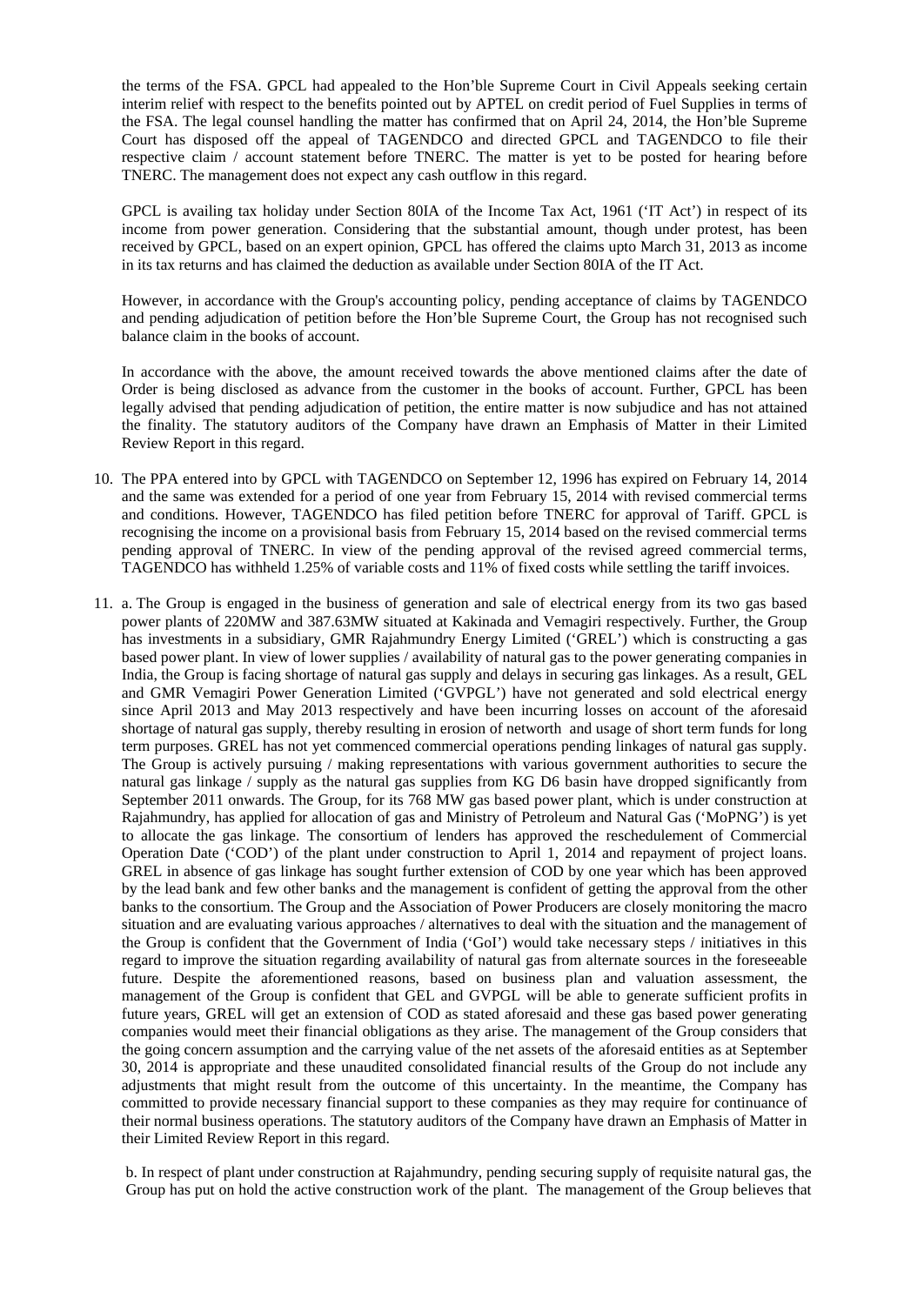the indirect expenditure attributable to the construction of the project and borrowing costs incurred during the period of uncertainty around securing gas supplies qualifies for capitalisation under paragraphs 9.3 and 9.4 of AS -10 and paragraphs 18 and 19 of AS -16. The subsidiary setting up the plant had approached the Ministry of Corporate Affairs ('MCA') seeking clarification / relaxation on applicability of the aforementioned paragraphs to the gas availability situation referred in 11(a) above. MCA vide its General Circular No. 35/2014 dated August 27, 2014 on capitalisation under Accounting Standard-10 and capitalisation of borrowing cost during extended delay in commercial production has clarified that only such expenditure which increases the worth of the assets can be capitalised to the cost of the fixed assets as prescribed by AS 10 and AS 16. Further the circular states that cost incurred during the extended delay in commencement of commercial production after the plant is otherwise ready does not increase the worth of fixed assets and therefore such costs cannot be capitalised. The Group has approached MCA seeking further clarification on the applicability of the said Circular to its Rajahmundry plant and pending receipt of requisite clarification, the Group has continued the capitalisation of the aforesaid expenses of Rs. 889.65 crore (including Rs. 104.94 crore for the current quarter) cumulatively upto September 30, 2014. The statutory auditors of the Company have modified their Limited Review Report in this regard. Also refer note 4.

12. Pursuant to a writ petition filed before the Hon'ble Supreme Court of India ('the Court'), the Court through its Orders dated August 25, 2014 and September 24, 2014 ('the Orders') cancelled the allocations of all but four coal blocks made between 1993 and 2010 as the Court has considered the allocations being arbitrary and illegal under the applicable laws. The management of the Group has assessed the impact of the Orders on its coal mines and the coal based power plants:

#### **a) Rampia Coal Mine and Energy Private Limited ('RCMEPL')**

The allocation of the Rampia Coal Mine to RCMEPL has been cancelled by the aforesaid Orders. The Group has made a provision for diminution in the carrying value of its net assets in RCMEPL amounting to Rs. 2.83 crore during the quarter ended September 30, 2014. Further, the Group has provided bank guarantees of Rs. 22.18 crore on behalf of RCMEPL to the Ministry of Coal ('MoC'). The management of the Group has been legally advised that the invocation of the bank guarantee of Rs. 22.18 crore provided by the Group is highly unlikely as the coal allocation has been cancelled by the Court. Considering that RCMEPL has not commenced production, the management of the Group is of the view that no penalties can be levied and accordingly the aforesaid Orders of the Court do not have any further consequential impact on these accompanying unaudited consolidated financial results of the Group for the quarter ended September 30, 2014.

#### **b) GMR Kamalanga Energy Limited ('GKEL')**

GEL along with its subsidiaries has an investment of Rs. 2,469.72 crore, (including investment in equity share capital / share application money, subordinate loan and interest accrued thereon) in GKEL as at September 30, 2014 and has also provided corporate / bank guarantee towards loan taken by GKEL from the project lenders.

GKEL is engaged in development and operation of 3\*350 MW under Phase I and 1\*350 MW under Phase II, coal based power project in Kamalanga village, Orissa and has commenced commercial operation of Phase I of the project. GKEL has a fuel supply agreement for 500 MW from Mahanadi Coal fields Limited, a subsidiary of Coal India Limited. Further the Rampia Coal Mine was allocated to GKEL as a captive mine for the balance 550 MW capacity under Phase I of the Kamalanga project. Considering the long gestation period in development of the Rampia Coal Mine and mining of coal, GKEL was granted tapering linkage to meet the requirement of coal during the gestation period. Inspite of the aforesaid cancellation of the coal block of RCMEPL, based on valuation assessment, the management of the Group is of the view that no adjustments are required to the net assets of GKEL / commitments by the Group, even if supply of fuel was to be made through import of coal and other sources for the balance 550 MW under Phase I of the Kamalanga project.

#### **c) EMCO Energy Limited ('EMCO') and GMR Chhattisgarh Energy Limited ('GCHEPL')**

The management of the Group is of the view that aforesaid Orders of the Court do not have any impact as regards the carrying value of net assets in / commitments to EMCO and GCHEPL.

The statutory auditors of the Company have drawn an Emphasis of Matter in their Limited Review Report in this regard.

13. During the year ended March 31, 2013 the Group had entered into agreements for divestment of the key coal mines held by certain subsidiaries and jointly controlled entities of HEGL subject to obtaining necessary approvals. During the year ended March 31, 2014, the sale transaction was completed for the coal mines of HEGL, a subsidiary of the Company after obtaining the requisite approvals and the Group had realised a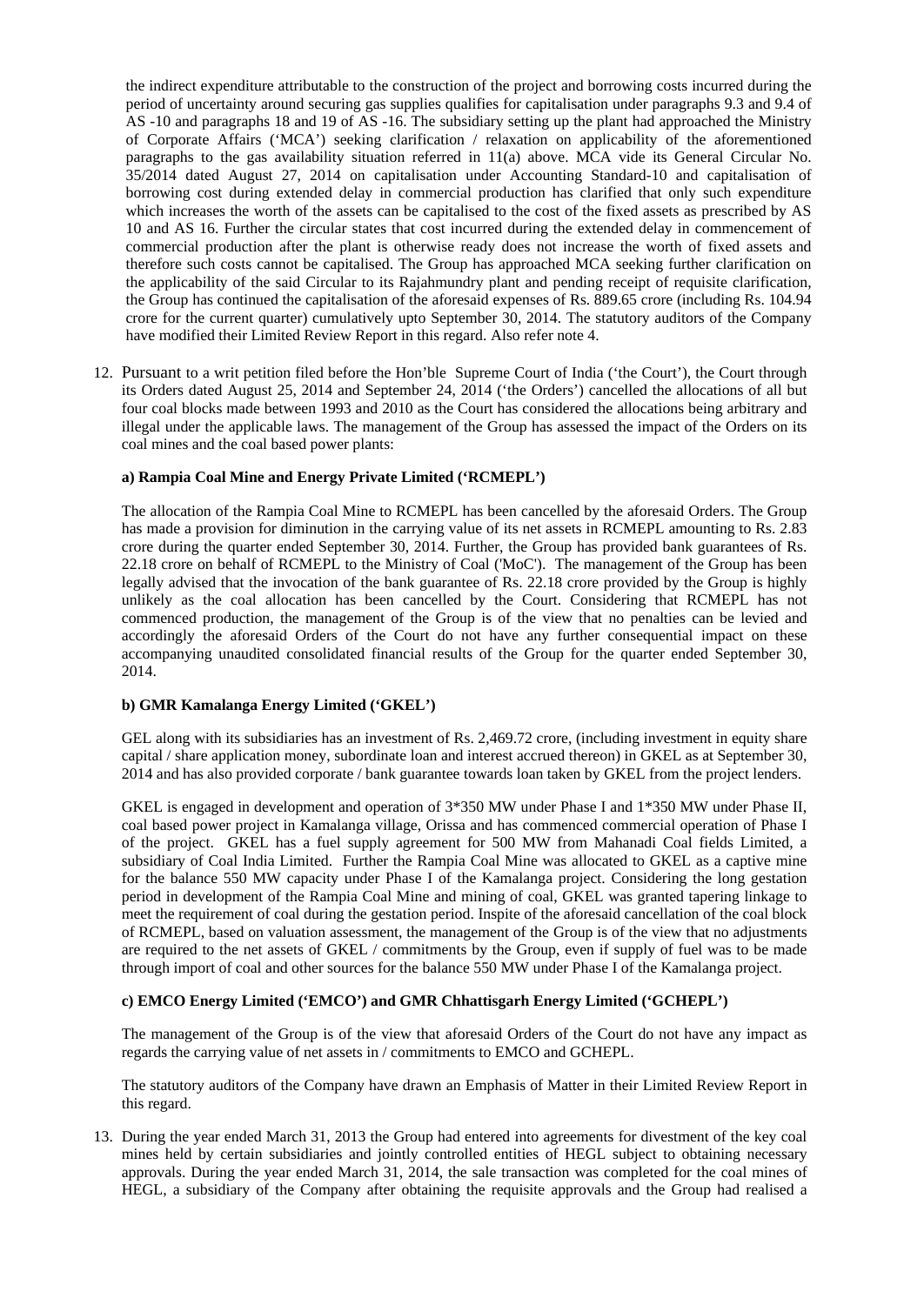profit of Rs. 37.02 crore on sale of one of such mines, which was disclosed as an 'exceptional item' in the consolidated financial statements for the year ended March 31, 2014. On account of the disposal of the shares in the entities having the abovementioned mining rights, the Group has recognised foreign exchange gain (inclusive of Foreign Currency Translation Reserve) of Rs. 63.52 crore for the year ended March 31, 2014, which was disclosed as an 'exceptional item' in the consolidated financial statements of the Group for the year ended March 31, 2014. The management of the Group is confident that the carrying value of balance net assets as at September 30, 2014 in HEGL is appropriate.

The details of the results of HEGL consolidated till period ended September 30, 2014 are as follows:

|                                                                                                   |                                        |                                          |                                                         |                                                     | (in Rs. crore)                                      |                                    |
|---------------------------------------------------------------------------------------------------|----------------------------------------|------------------------------------------|---------------------------------------------------------|-----------------------------------------------------|-----------------------------------------------------|------------------------------------|
|                                                                                                   | Quarter ended<br>September 30,<br>2014 | <b>Ouarter</b><br>ended June<br>30, 2014 | <b>Quarter</b><br>ended<br><b>September</b><br>30, 2013 | Six months<br>ended<br><b>September</b><br>30, 2014 | Six months<br>ended<br><b>September</b><br>30, 2013 | Year<br>ended<br>March 31,<br>2014 |
| Total income                                                                                      | 0.41                                   | 0.50                                     | 36.34                                                   | 0.91                                                | 37.59                                               | 89.27                              |
| Profit/ (loss) after<br>tax and minority<br>(before)<br>interest<br>consolidation<br>adjustments) | 6.08                                   | (11.01)                                  | 23.61                                                   | (4.93)                                              | (7.68)                                              | 64.12                              |

14. During the year ended March 31, 2013, the Group had entered into definitive sale agreements for divestment of 74% stake in GMR Jadcherla Expressways Private Limited ('GJEPL'), an erstwhile subsidiary of the Company to Macquarie SBI Infrastructure Investments Pte Limited and SBI Macquarie Infrastructure Trustee Limited. During the year ended March 31, 2014, the sale transaction has been completed and the Group had realised a profit of Rs. 55.08 crore on such sale of shares which was disclosed as an 'exceptional item' in the consolidated financial statements of the Group for the year ended March 31, 2014.

The Group has also entered into a definitive sale agreement for the balance 26% stake in GJEPL subject to obtaining regulatory approvals. As such, the Group has accounted for investment in such associate in accordance with AS – 13 'Accounting for Investments'.

15. During the year ended March 31, 2014, the Group had divested 74% of its stake in GMR Ulundurpet Expressways Private Limited ('GUEPL'), an erstwhile subsidiary of the Company to India Infrastructure Fund and realised a profit of Rs. 14.65 crore on such divestment, which was disclosed as an 'exceptional item' in the consolidated financial statements of the Group for the year ended March 31, 2014. Further, as at September 30, 2014, the Group has provided a loan of Rs.74.43 crore to GUEPL carrying an interest rate of 0.01% p.a. The loan is repayable by January 22, 2027.

The details of the results of GUEPL consolidated till year ended March 31, 2014 are as follows:

|                                                                                      |                                               |                                           | (in Rs. crore)                      |
|--------------------------------------------------------------------------------------|-----------------------------------------------|-------------------------------------------|-------------------------------------|
|                                                                                      | <b>Quarter ended</b><br>September 30,<br>2013 | Six months<br>ended September<br>30, 2013 | <b>Year ended March</b><br>31, 2014 |
| Total income                                                                         | 23.56                                         | 47.77                                     | 83.37                               |
| Profit/ (loss) after tax and minority interest<br>(before consolidation adjustments) | 0.69                                          | 0.91                                      | 3.07                                |

16. During the quarter and six months period ended September 30, 2014, GKEL has recognised revenue of Rs. 67.83 crore and Rs. 127.18 crore respectively, which has been billed based on a provisional tariff, pending petition filed by the Company with Central Electricity Regulatory Commission ('CERC') for 'Tariff Determination' and Rs. 171.02 crore as revenue which has been billed based on PPA tariff for which GKEL has filed petition with CERC for Tariff Review. Further during the year ended March 31, 2014, GKEL had recognized Rs. 96.07 crore as revenue which was billed on a provisional tariff basis in view of 'Tariff Determination Petition' and 'Tariff Review Petition' filed by GKEL which are pending before CERC and APTEL.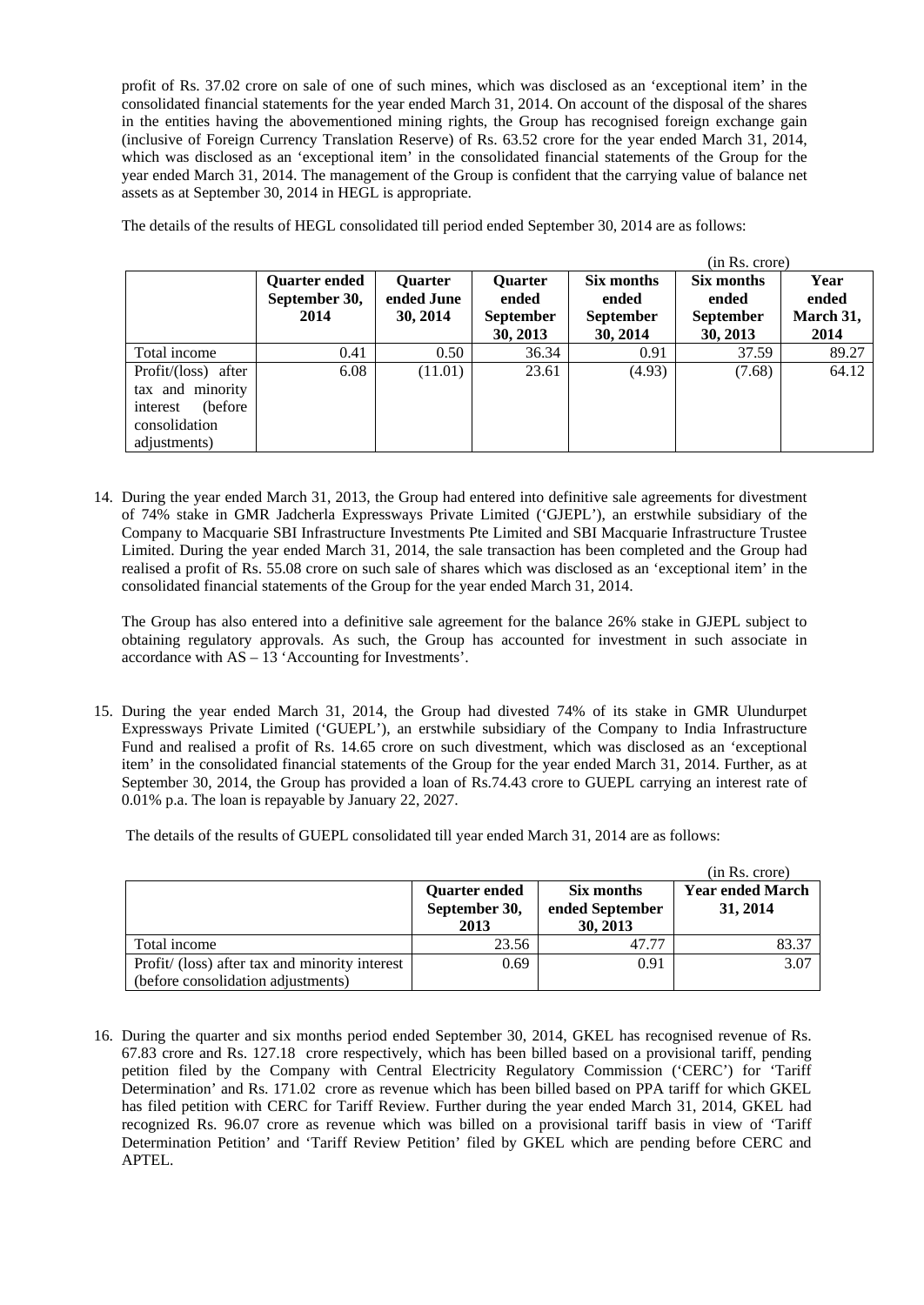- 17. During the quarter ended September 30, 2014, GMR Hotels and Resorts Limited ('GHRL'), a subsidiary of GMR Hyderabad International Airport Limited ('GHIAL'), has incurred net loss of Rs. 5.73 crore and has accumulated losses of Rs. 120.44 crore as at September 30, 2014, which has resulted in a substantial erosion of GHRL's net worth. The management of the Group expects that there would be a significant increase in the operations of GHRL that will lead to improved cash flows and long term sustainability. The Group has undertaken to provide such financial support as necessary, to enable GHRL to meet the operational requirements as they arise and to meet its liabilities as and when they fall due. Accordingly, these unaudited consolidated financial results of the Group do not include any adjustments relating to the recoverability and classification of carrying amount of assets or the amounts and classification of liabilities that may be necessary if GHRL were unable to continue as a going concern.
- 18. During the quarter ended September 30, 2014, EMCO has incurred a net loss of Rs. 54.08 crore and has accumulated losses of Rs. 748.63 crore as at September 30, 2014, which has resulted in erosion of EMCO's entire net worth. EMCO has achieved the COD of Unit I in March 2013 and of Unit II in September 2013 and hence is in the stabilization phase of its operations. The management of the Group expects that the plant will generate sufficient profits in the future years in view of which the unaudited financial results of EMCO have been prepared and accordingly consolidated on a going concern basis.
- 19. The Company through its subsidiaries has an investment of Rs. 460.51 crore (USD 7.43 crore) including loan and interest accrued thereon in PT Dwikarya Sejati Utama ('PTDSU') as on September 30, 2014. The Group acquired PTDSU for a consideration of USD 4.00 crore and a deferred consideration to be determined and paid on achievement of certain conditions as specified in the share purchase agreement. PT Duta Sarana Internusa ('PTDSI'), a step down subsidiary of PTDSU had pledged 60% shares of PT Barasentosa Lestari ('PTBSL') with the sellers of PTDSU. The achievement of aforementioned conditions for settlement of deferred consideration had been under dispute and the matter was under arbitration and PTDSI had initiated a civil suit seeking direction to the sellers of PTDSU not to act on the pledge agreement provided as security earlier. Pursuant to a settlement agreement dated June 25, 2014, the Group has agreed to pay USD 2.00 crore towards the deferred consideration to the sellers of PTDSU. As per the settlement agreement, the Group has agreed to make an upfront payment of USD 0.50 crore and the balance USD 1.50 crore are to be repaid in 16 equal quarterly installments commencing from June 30, 2015. Further the Group has pledged 35% shares of PTBSL as a security towards the payment of the balance instalments.

The consolidated financial statements of PTDSU and its subsidiaries PTBSL and PTDSI as at September 30, 2014 have accumulated deficit of Rs. 25.99 crore (USD 0.50 crore). PTBSL, a coal property Company remains in the exploration phase and is consistently in the need of capital injection for its exploration costs. The management of PTDSU has committed to provide financial support until PTBSL commences commercial operations and generates income on its own. The management of PTDSU is not aware of any material uncertainties that may cast significant doubt upon these entities' ability to continue as a going concern and accordingly the management of the Group believes that the carrying value of the net assets in PTDSU and its subsidiaries as at September 30, 2014 is appropriate.

20. In accordance with the provisions of Schedule II of the Companies Act, 2013, the Group has revised the estimated useful lives of its fixed assets of its domestic companies with effect from April 01, 2014 except for certain power sector companies which are following the rates prescribed as per the Central Electricity Regulatory Commission (Terms and Conditions of Tariff) Regulations, 2009, and certain assets in Companies in airport sector as stated below. Accordingly, the net book value of the fixed assets as at April 01, 2014, is being depreciated on a prospective basis over the remaining useful life, wherever applicable. This change in accounting estimate has resulted in increase in depreciation and amortization expenses for the quarter and six months period ended September 30, 2014 by Rs. 76.19 crore and Rs. 149.14 crore, respectively. Further, in case of fixed assets whose useful life on such reassessment had expired as of April 01, 2014, net book value of Rs. 35.10 crore (net of deferred tax charge of Rs. 9.17 crore) is adjusted with the deficit in the consolidated statement of profit and loss as of April 01, 2014.

On June 12, 2014, the Airport Economic Regulatory Authority ("the Authority") has issued a consultation paper whereby it proposes to lay down, to the extent required, the depreciation rates for certain airport assets. Pending issuance of final notification by the Authority on the useful lives of airport specific assets, the Group has continued to depreciate these assets over their estimated useful lives as determined by the management of the Group based on technical evaluation.

21. The Comptroller and Auditor General of India ('CAG') had conducted the performance audit of Public Private Partnership ('PPP') project of Airport Authority of India ('AAI') at Delhi Airport, for the period 2006 to 2012. CAG has presented its report before the Rajya Sabha on August 17, 2012 wherein they have made certain observations on DIAL. The Public Accounts Committee (PAC), constituted by the Parliament of India,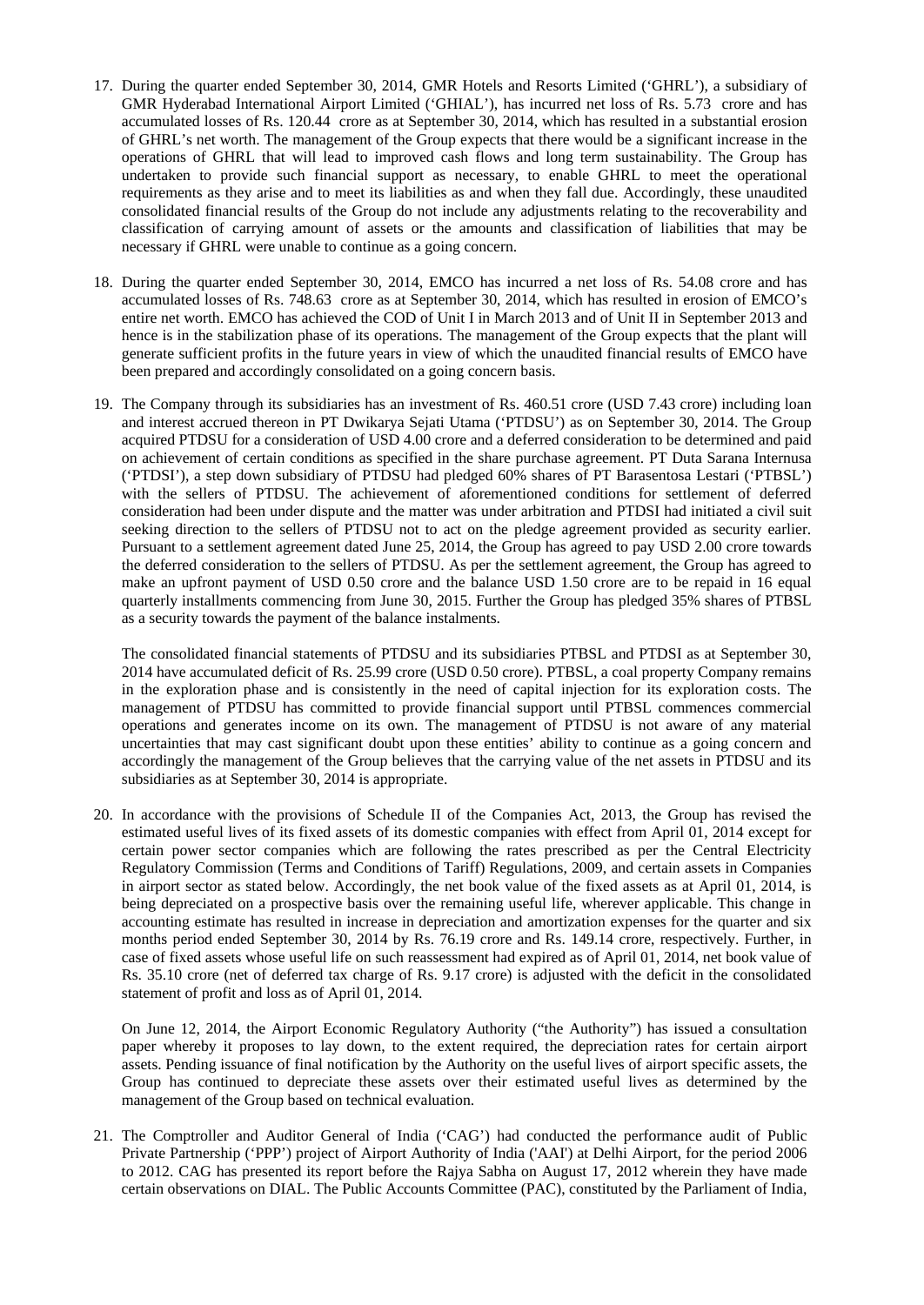has examined the CAG report and submitted its observations and recommendations to Lok Sabha vide its ninety fourth report in February 2014. The management of the Group is of the opinion that the observations in the CAG report and the PAC report do not have any financial impact on the unaudited consolidated financial results of the Group for the quarter ended September 30, 2014.

- 22. A search under Section 132 of the IT Act was carried out at the premises of the Company and certain entities of the Group by the Income Tax Authorities on October 11, 2012, followed by search closure visits on various dates during the year ended March 31, 2013, to check the compliance with the provisions of the IT Act. The Income Tax Department has subsequently sought certain information / clarifications. The Group has not received any demand from the Income Tax Authorities. The management of the Group believes that it has complied with all the applicable provisions of the IT Act with respect to its operations.
- 23. The Company has given an interest free loan of Rs. 115.00 crore to Welfare Trust of GMR Infra Employees ('GWT') during the year ended March 31, 2011 for the purpose of employee benefit scheme. GWT has utilised the proceeds of the loan received from the Company in the following manner and the position as at September 30, 2014 is:

|                                                                             | (in Rs. crore) |
|-----------------------------------------------------------------------------|----------------|
| Equity shares of the Company                                                | 101.55         |
| Equity shares of GMR Airports Limited ('GAL') (a subsidiary of the Company) |                |
| Others                                                                      |                |
| <b>Total</b>                                                                | 115 00         |

SEBI had issued Circular CIR/CFD/DIL/3-2013 dated January 17, 2013 prohibiting listed entities from framing any employee benefit scheme involving acquisition of own securities from the secondary market. SEBI had issued Circular CIR/CFD/POLICYCELL/14/2013 dated November 29, 2013 extending the date of compliance to June 30, 2014. The management of the Company submitted the details of the GWT to the stock exchanges. SEBI has issued a Notification dated October 28, 2014 notifying "The Securities and Exchange Board of India (Share Based Employee Benefits) Regulations, 2014" whereby Companies having existing schemes to which these regulations apply are required to comply with these regulations within one year of the effective date of the regulations and the trusts holding shares, for the purposes of implementing general employee benefit schemes, which exceed ten percent of the total value of the assets of the trusts, shall have a period of five years to bring down trusts' holding in such shares to the permissible limits. The Company will ensure compliance with the new regulations within the permissible time period. Further, as per the trust deed, GWT is constituted for undertaking only employee benefit schemes and hence the Group has not consolidated the financial results of GWT in these unaudited consolidated financial results of the Group.

- 24. As at September 30, 2014, the Company through its subsidiaries has an investment of Rs. 493.32 crore (including investment in equity share capital of Rs 5.00 crore and subordinate loan and interest thereon of Rs. 488.32 crore) in GMR Badrinath Hydro Power Generation Private Limited (GBHPL), a subsidiary of the Company. GBHPL is in the process of setting up 300 MW hydro based power plant in Alaknanda river, Chamoli District of Uttarakhand. The Hon'ble Supreme Court of India, while hearing a civil appeal in the matters of Alaknanda Hydro Power Company Limited, directed vide its order dated May 7, 2014 that no further construction work shall be undertaken by the 24 projects coming up on the Alaknanda and Bhagirati basins until further orders. The management of the Group is confident of obtaining the requisite clearances and is of the view that the carrying value of net assets of Rs. 477.08 crore of GBHPL is appropriate. Accordingly, no adjustments have been made in these accompanying unaudited consolidated financial results of the Group for the quarter ended September 30, 2014. The statutory auditors of the Company have drawn an Emphasis of Matter in their Limited Review Report in this regard.
- 25. GMR Infrastructure (Cyprus) Limited, a subsidiary of the Company, has fixed deposits of Rs. 655.53 crore with Eurobank, Cyprus. The Republic of Cyprus is presently facing economic difficulties. The management is of the view that inspite of such economic difficulties, the amount held as fixed deposit with Eurobank is good for recovery though withdrawal of the amount from the Republic of Cyprus would be subject to restriction as may be imposed by the Central Bank of Cyprus.
- 26. The Company through its subsidiary has an investment of Rs. 2,572.87 crore (including investment in equity share capital, share application money pending allotment, subordinate loans/ debentures and interest accrued thereon) in GCHEPL as at September 30, 2014 and has also provided corporate / bank guarantee towards loan taken by GCHEPL from the project lenders. GCHEPL is in the advanced stage of construction of 1,370 MW coal based thermal power plant at Raipur district, Chhattisgarh and is expected to commence operations in the current financial year. GCHEPL has obtained provisional Mega Power status certificate from the Ministry of Power, GoI vide letter dated September 8, 2011 and accordingly has availed exemptions of customs and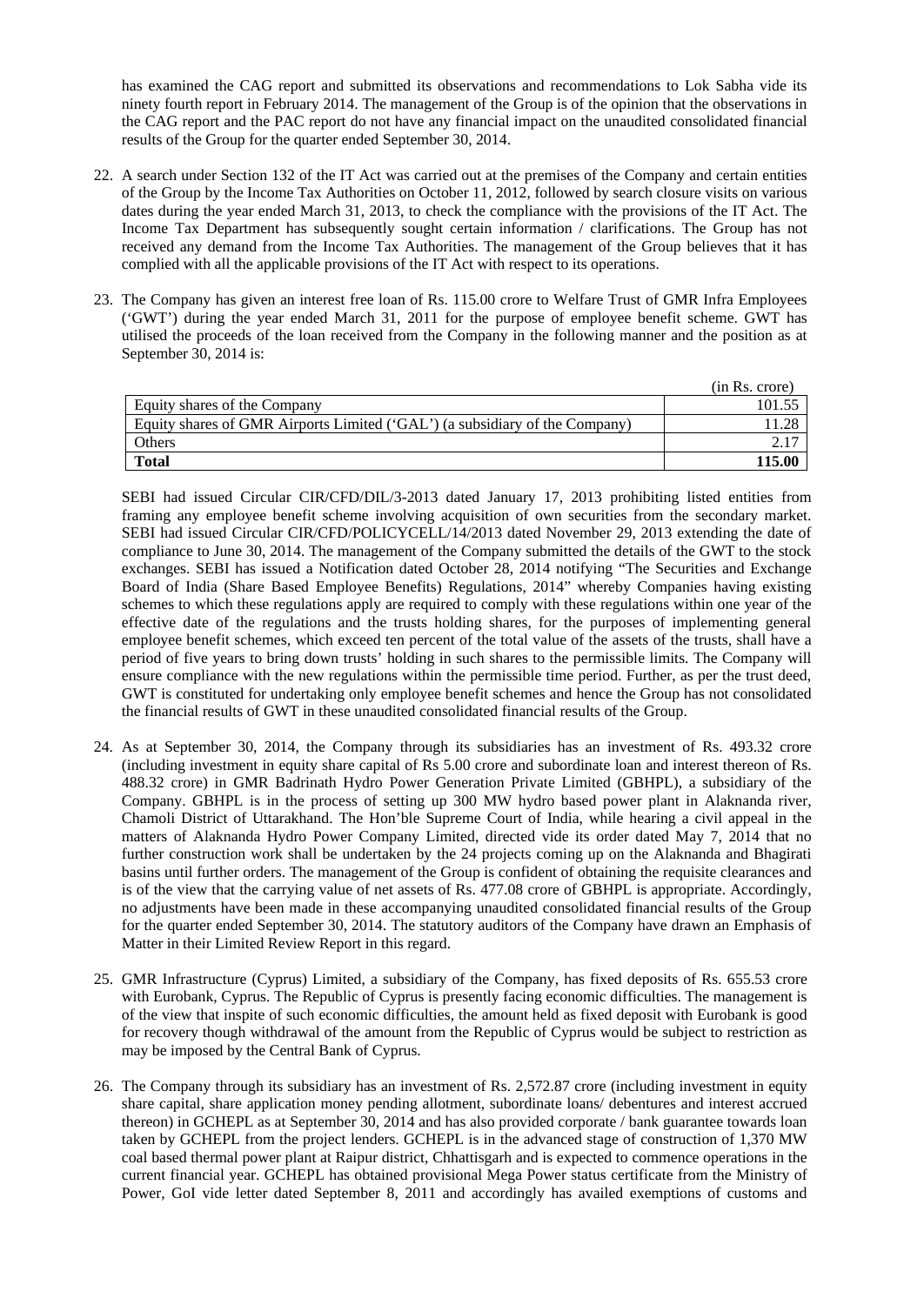excise duty against bank guarantees and pledge of deposits. The management of the Group is certain of obtaining Mega Power status, pending which cost of customs and excise has not been considered as cost of the project.

The Group expects certain delays in the completion of construction and costs overruns including additional claims from the EPC contractor which are pending settlement as at September 30, 2014. As per the management of GCHEPL, the additional claims are not expected to be material and the cost overrun funding of the project is dependent on fulfilment of various conditions of the lending bankers including obtaining of coal linkage for the project and tying up of entire power generation capacity with State Distribution Companies ('DISCOMS') or Power Trading Companies with back to back PPA with creditworthy State DISCOMS which needs to be fulfilled by the end of the financial year. Further GCHEPL had entered into a PPA with Chhattisgarh State Power Trading Company Limited ('CSPTA') for supply of 35% of the plant capacity. On September 25, 2013, CSPTA has intimated GCHEPL that under the PPA, CSPTA has a right rather than an obligation to purchase 30% of the plant capacity, which has been disputed by GCHEPL. In view of the recent directives and latest announcements by Ministry of Power, the management of the Group is confident of obtaining the linkage of domestic coal prior to the completion of construction of the plant and is also confident of executing the PPA for its entire capacity within the stipulated time. The lead banker has also assessed the viability of the project based on revised estimates and hence the management of the Group is of the view that the carrying value of net assets of GCHEPL as at September 30, 2014 is appropriate.

27. In case of GHIAL, the Airport Economic Regulatory Authority ('AERA'), vide its powers conferred by section 13(1)(a) of AERA Act, 2008, passed an Aeronautical tariff order No. 38 issued on February 24, 2014, in respect of control period from April 1, 2011 to March 31, 2016. As per the aforesaid order, there will be no Passenger Service Fee (Facilitation Component) ('PSF (FC)') for embarking passengers and the same will be considered as part of User Development Fee ('UDF'). Further, the UDF for the period from April 1, 2014 to March 31, 2016 has been determined to be Rs. Nil. Accordingly, revenue from operations, for the six months period ended September 30, 2014, does not comprise any income from PSF (FC) and UDF.

This has significantly impacted the profitability and cash flows of GHIAL for the six months period ended September 30, 2014 and will continue to have significant impact on the profitability and cash flows of GHIAL for the period between October 01, 2014 to March 31, 2016. GHIAL has filed an appeal challenging the aforesaid AERA order with the AERA tribunal and has also filed a writ petition with the Hon'ble High Court of Andhra Pradesh and undertaken certain steps towards strategic cash management. During the quarter ended September 30, 2014, GHIAL completed the refinancing of its rupee term loans, whereby GHIAL has received the moratorium period of two years for repayment of such loans and accordingly, the first instalment of these loans is payable on July 31, 2016. Further, with the expected UDF commencing in the next tariff cycle, the financial position is expected to improve thereafter. Moreover, the Company has also agreed to provide necessary financial support, should the necessity arise.

- 28. During the year ended March 31, 2014, based on a valuation assessment of its investments including unsecured loans in Aravali Transmission Service Company Limited ('ATSCL') and Maru Transmission Service Company Limited ('MTSCL'), subsidiaries of the Company, the Group has made an impairment provision of Rs. 8.95 crore towards the carrying value of the net assets of ATSCL and MTSCL which was disclosed as an exceptional item in the consolidated financial statements of the Group for the year ended March 31, 2014.
- 29. During the quarter ended September 30, 2014, MAS GMR Aero Technic Limited ('MGATL'), a subsidiary of the Company, has incurred net loss of Rs. 14.43 crore and has accumulated losses of Rs. 258.50 crore as at September 30, 2014, which has resulted in erosion of entire net worth of MGATL. During the quarter ended on September 30, 2014, the Group has entered into a definitive agreement with the joint venture partner of MAS GMR Aerospace Engineering Company Limited, ('MGAECL'), the Holding Company of MGATL, to terminate the joint venture agreement and to purchase the remaining equity stake in MGAECL for a purchase consideration of USD 1, consequent to which, the Group has made a provision of Rs. 35.94 crore (including Rs. 17.82 crore provided during the quarter ended September 30, 2014) towards impairment in the carrying value of net assets, which has been disclosed as an 'exceptional item' in the unaudited consolidated financial results of the Group for the period ended September 30, 2014. Further, the management of the Group expects that there will be a significant increase in the operations of MGATL that will lead to improved cash flows and long term sustainability. The Group has undertaken to provide such financial support as necessary, to enable MGATL to meet the operational requirements as they arise and to meet its liabilities as and when they fall due. Accordingly, these unaudited consolidated financial results of the Group do not include any further adjustments relating to the recoverability and classification of carrying amounts of assets or the amounts and classification of liabilities that may be necessary if MGATL were unable to continue as a going concern.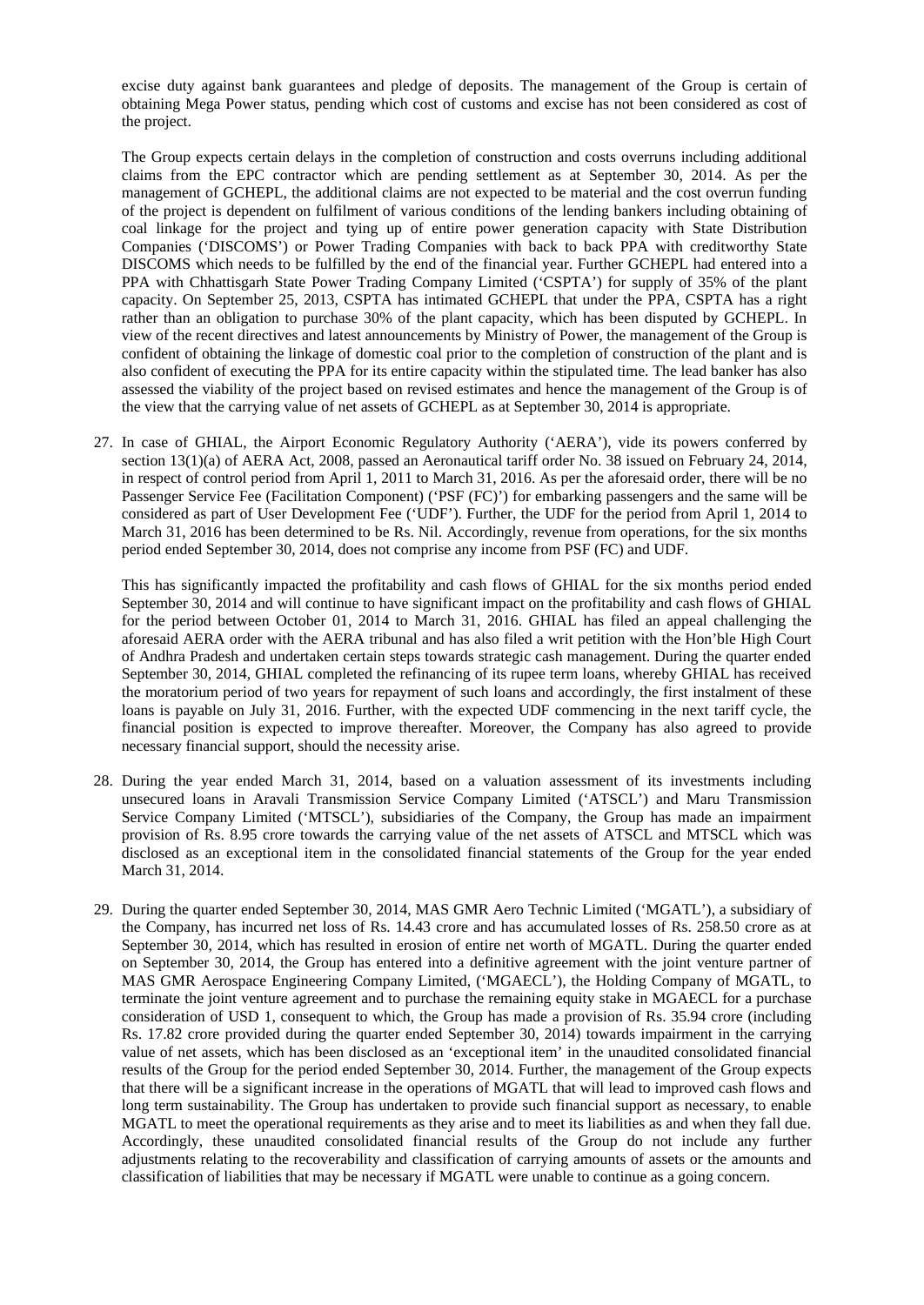- 30. During the year ended March 31, 2013, the Group had divested its shareholding in GMR Energy (Singapore) Pte Limited ('GESPL'). GESPL was engaged in the development of a 800MW combined cycle gas turbine power plant in Jurong Island, Singapore. Further, the Company had provided a guarantee of Singapore Dollar ('SGD') 38.00 crore towards warranties as specified in the Share Purchase Agreement ('ShPA') and other ShPA transaction document for a period till September 30, 2014 and in respect of tax claims, if any, the guarantee period is up to March 31, 2018.
- 31. a) During the quarter ended September 30, 2014, pursuant to the approval of the management committee of the Board of Directors dated July 10, 2014, the Company issued 468,817,097 equity shares of Re.1 each, at an issue price of Rs. 31.50 per equity share (which is at a discount of Rs. 1.64 per equity share on the floor price of Rs. 33.14 per equity share and including Rs. 30.50 per share towards securities premium) aggregating to Rs. 1,476.77 crore to qualified institutional buyers under chapter VIII of SEBI (Issue of Capital and Disclosure Requirements) Regulations, 2009 as amended (the "SEBI Regulations") and provisions of all other applicable laws. The Shareholders had approved the aforesaid issue of equity shares by way of special resolution dated March 20, 2014.

b) On July 02, 2014, the Board of Directors of the Company have approved an issue and allotment of up to 180,000,000 warrants having an option to apply for and be allotted equivalent number of equity shares of face value of Re.1/- each on a preferential basis under chapter VII of the SEBI Regulations and provisions of all other applicable laws and regulations and accordingly has received an advance of Rs. 141.75 crore against such share warrants. The Shareholders have approved the aforesaid issue of warrants through postal ballot on August 12, 2014.

Considering that the Group has incurred loss during the quarter and six months ended September 30, 2014, the allotment of share application money would decrease the loss per share for the quarter and six months ended September 30, 2014 and accordingly has been ignored for the purpose of calculation of diluted earnings per share.

c) During the quarter ended September 30, 2014, pursuant to the approval of the Board of Directors dated September 16, 2014, the Company has filed a Draft letter of offer to SEBI to issue equity shares of Re.1 each on a rights basis to the existing shareholders of the Company as on a record date to be determined, including reservation of equity shares in favour of holders of outstanding convertible debt instruments, if any, as on a record date to be determined, for any aggregate amount up to Rs. 1,500.00 crore under chapter IV of SEBI Regulations and provisions of all other applicable laws and regulations and stipulations and on such other terms and conditions as may be mentioned in the Draft Letter of Offer and/ or Letter of Offer to be issued by the Company in respect of the Rights Issue.

|                                   |                      |               |               |                  |           | (in Rs. crore) |
|-----------------------------------|----------------------|---------------|---------------|------------------|-----------|----------------|
|                                   | <b>Ouarter</b> ended |               |               | Six months ended |           | Year ended     |
|                                   | September            | June 30, 2014 | September 30, | September        | September | March 31,      |
|                                   | 30, 2014             |               | 2013          | 30, 2014         | 30, 2013  | 2014           |
|                                   | Unaudited            | Unaudited     | Unaudited     | Unaudited        | Unaudited | Audited        |
| Revenue from<br>(a)               | 142.99               | 161.16        | 163.38        | 304.15           | 426.78    | 786.29         |
| operations                        |                      |               |               |                  |           |                |
| (b) Profit / $(\text{loss})$      | (10.81)              | (56.68)       | (23.53)       | (67.49)          | (3.13)    | 188.08         |
| before tax and                    |                      |               |               |                  |           |                |
| after                             |                      |               |               |                  |           |                |
| exceptional                       |                      |               |               |                  |           |                |
| items                             |                      |               |               |                  |           |                |
| $(c)$ Profit /<br>$(\text{loss})$ | (18.05)              | (59.24)       | (28.99)       | (77.29)          | (13.73)   | 165.90         |
| after tax                         |                      |               |               |                  |           |                |

32. Information pertaining to the Company on a standalone basis:

33. Other operating income comprises of:

- interest income, dividend income and profit on sale of current investments for companies which undertake investment activities; and
- other operating income for other companies.
- 34. The consolidated financial results of the Group for the quarter ended September 30, 2014 have been reviewed by the Audit Committee at their meeting on November 12, 2014 and approved by the Board of Directors at their meeting on November 14, 2014.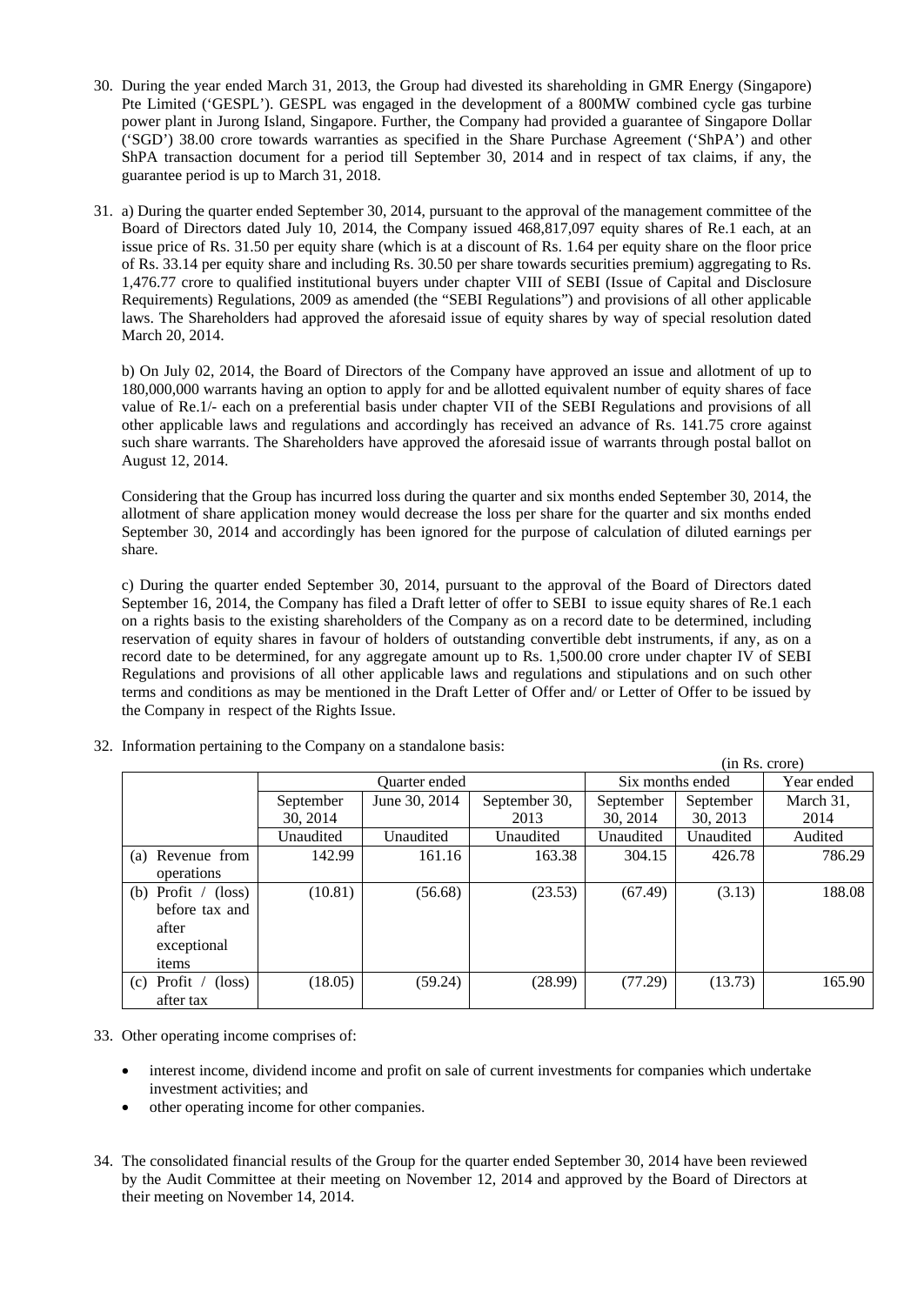- 35. The statutory auditors of the Company have carried out the Limited Review of the above consolidated financial results for the quarter ended September 30, 2014.
- 36. Previous year / period figures have been re-grouped / re-arranged, wherever necessary to conform to the current period's presentation.

For GMR Infrastructure Limited

November 14, 2014

Sd/- Bengaluru Grandhi Kiran Kumar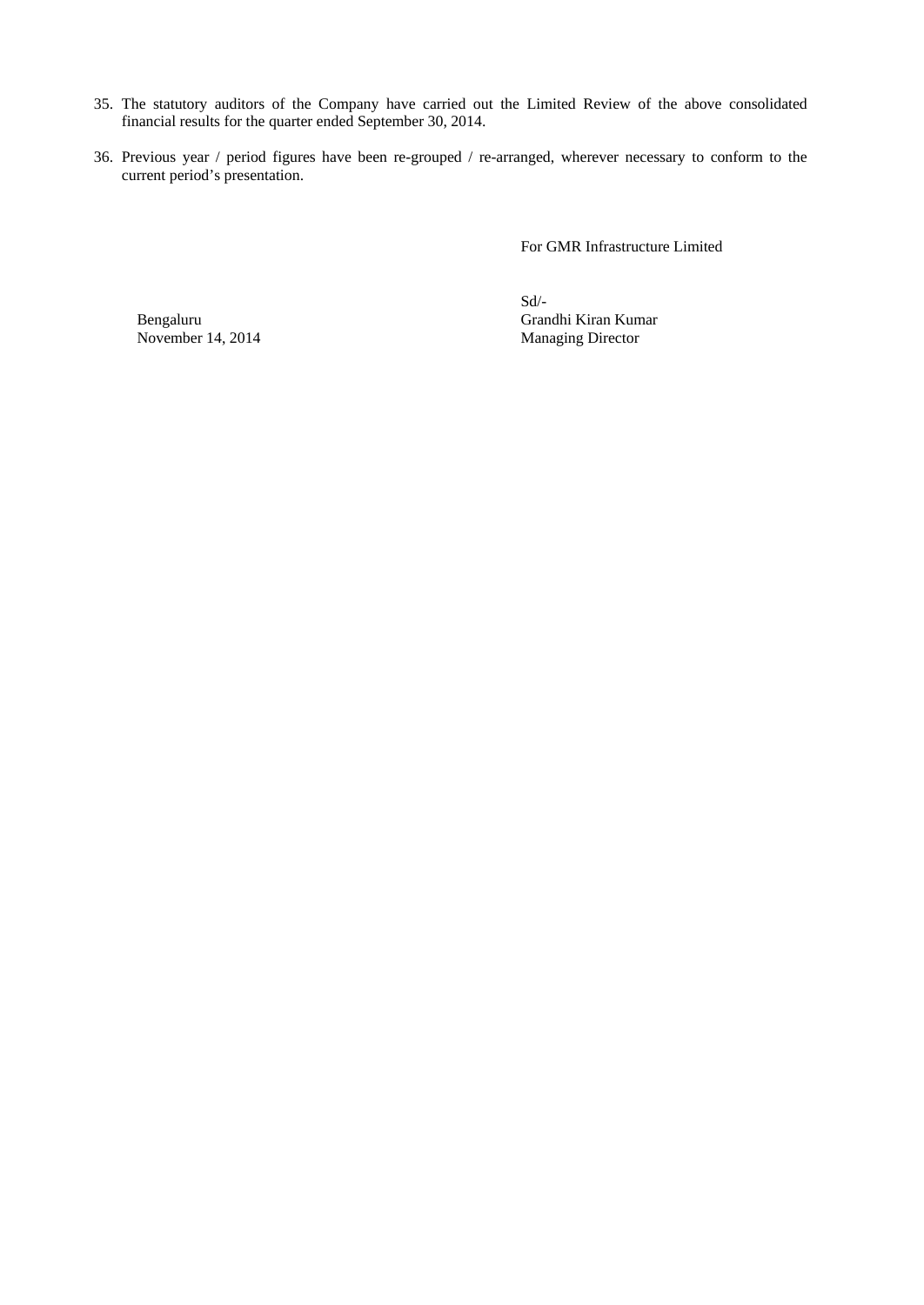**S.R. BATLIBOL& ASSOCIATES LLP Chartered Accountants** 

12th & 13th Floor "UB City" Canberra Block<br>No. 24, Vittal Mallya Road Bengaluru-560 001, India Tel: +91 80 6727 5000 Fax: +91 80 2210 6000

**Limited Review Report** 

**Review Report to** The Board of Directors of GMR Infrastructure Limited

- 1. We have reviewed the accompanying statement of unaudited consolidated financial results of GMR Infrastructure Limited ('the Company'), its subsidiaries, associates and jointly controlled entities (together, 'the Group' and individually as 'components'), for the quarter ended September 30, 2014 (the 'Statement'), included in the accompanying statement of unaudited consolidated financial results, being submitted by the Company pursuant to the requirement of Clause 41 of the Listing Agreement, except for the disclosures regarding 'Public Shareholding', 'Promoter and Promoter Group Shareholding' and 'Non-Promoter and Non-Public Shareholding' which have been traced from disclosures made by the management and have not been reviewed by us. This Statement is the responsibility of the Company's management and has been approved by the Board of Directors. Our responsibility is to issue a report on the Statement based on our review.
- 2. We conducted our review in accordance with the Standard on Review Engagements ('SRE') 2410, 'Review of Interim Financial Information Performed by the Independent Auditor of the Entity' issued by the Institute of Chartered Accountants of India. This standard requires that we plan and perform the review to obtain moderate assurance as to whether the Statement is free of material misstatement. A review is limited primarily to inquiries of Company personnel and analytical procedures applied to financial data and thus provides less assurance than an audit. We have not performed an audit and accordingly, we do not express an audit opinion.
- 3. (a) The unaudited financial results and other financial information of 2 subsidiaries, with total assets of Rs. 13,685.23 crore as at September 30, 2014, total revenue (including other income) of Rs. 1,009.12 crore and total loss of Rs. 118.72 crore for the quarter then ended (after adjustments on consolidation) have been reviewed jointly by us along with other auditors.

(b) We did not review the unaudited financial results and other financial information of (i) 92 subsidiaries, with total assets of Rs. 42,487.85 crore as at September 30, 2014, total revenue (including other income) of Rs. 1,174.54 crore and total loss of Rs. 492.53 crore for the quarter then ended (after adjustments on consolidation); (ii) 20 jointly controlled entities (including 13 jointly controlled entities consolidated for the period April 1, 2014 to June 30, 2014) with Group's share of total assets of Rs. 1,629.24 crore as at September 30, 2014, total revenue (including other income) of Rs. 196.06 crore and total profit of Rs. 14.15 crore for the quarter then ended (after adjustments on consolidation). The unaudited financial results and financial information for these subsidiaries and jointly controlled entities have been reviewed by the other auditors whose reports have been furnished to us, and our review report on the unaudited consolidated financial results is based solely on the reports of the other auditors.

(c) We did not review the unaudited financial results and other financial information of (i) 16 subsidiaries (including 2 subsidiaries consolidated for the period April 1, 2014 to June 30, 2014), with total assets of Rs. 534.79 crore as at September 30, 2014, total revenue (including other income) of Rs. Nil, and total loss of Rs. 11.80 crore for the quarter then ended (after adjustments on consolidation); and (ii) 2 jointly controlled entities with Group's share of total assets of Rs. 2.81 crore as at September 30, 2014, total revenue (including other income) of Rs. Nil and total loss of Rs. 0.01 crore for the quarter then ended (after adjustments on consolidation) and (iii) 3 associates with Group's share of total profit of Rs. Nil for the quarter then ended (after adjustments on consolidation). The unaudited financial results and other financial information for these subsidiaries, jointly controlled entities and associates have been incorporated in the unaudited consolidated financial results of the Group based on unaudited financial results and other financial information as certified by the management of the Group as reviewed financial results of such component entities as at and for the period ended September 30, 2014 are not available and our review report in so far as it relates to the affairs of such subsidiaries, jointly controlled entities and the associates is based solely on the basis of management certified financial results and other financial information. Our conclusion is not qualified in respect of this matter.

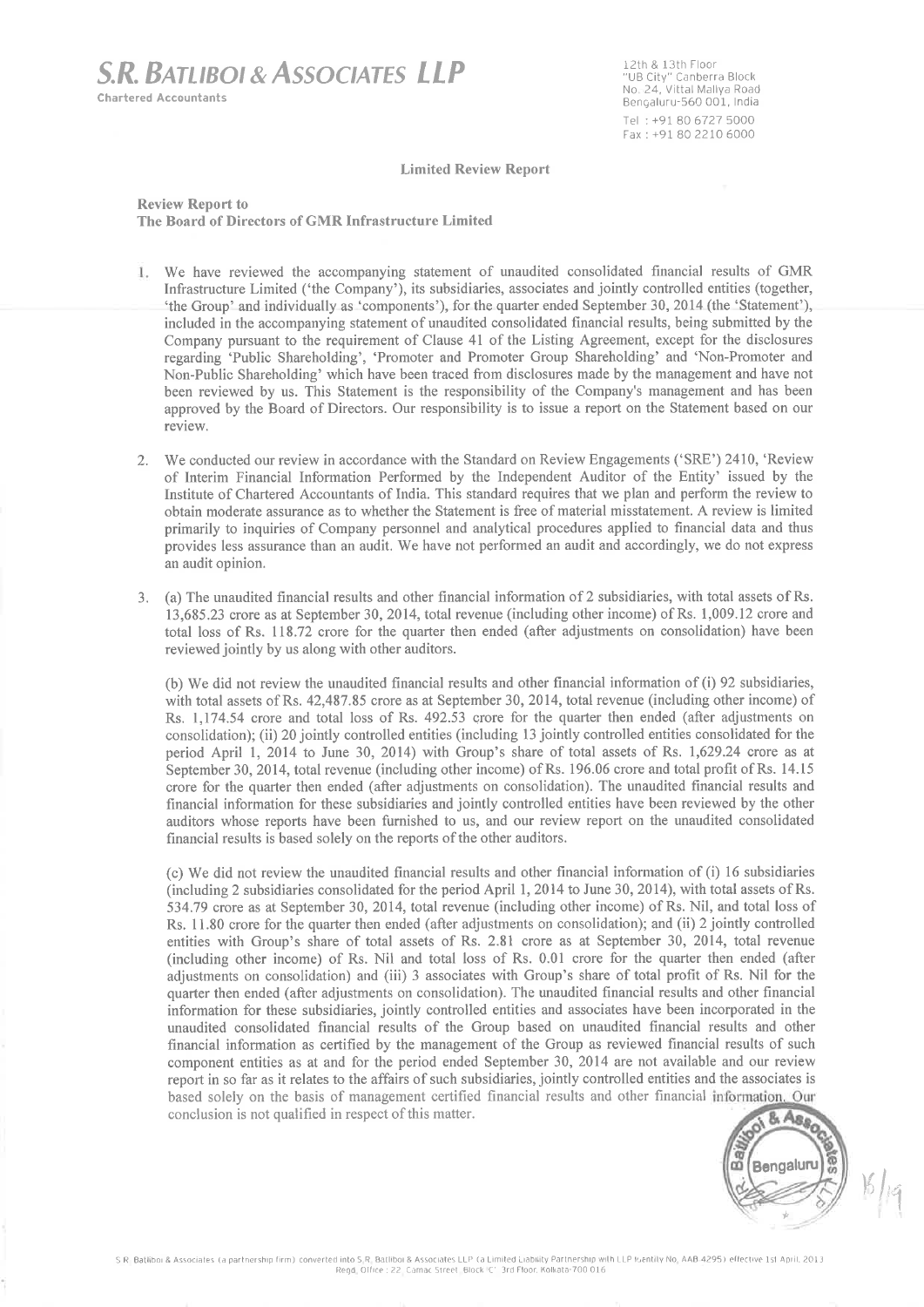## **S.R. BATLIBOL& ASSOCIATES LLP**

**Chartered Accountants** 

- 4 As detailed in Note 11(b) to the accompanying statement of unaudited consolidated financial results for the quarter ended September 30, 2014, GMR Rajahmundry Energy Limited ('GREL'), a subsidiary of the Company has capitalised Rs. 104.94 crore and Rs. 889.65 crore for the quarter ended and cumulatively upto September 30, 2014 respectively, towards indirect expenditure and borrowing costs (net of income earned during aforementioned period) incurred on a plant under construction where active construction work has been put on hold pending securing supply of requisite natural gas and has approached the Ministry of Corporate Affairs ('MCA') seeking clarification on the applicability of the General Circular 35/2014 dated August 27,2014 issued by MCA. However, in our opinion, the aforesaid capitalisation of such expenses is not in accordance with the relevant Accounting Standards. Had the aforesaid expenditure not been capitalised, loss after tax and minority interest of the Group for the quarter ended and cumulatively upto September 30, 2014 would have been higher by Rs.97.17 crore and Rs.859.92 crore respectively. In respect of the above matter, our audit report for the year ended March 31, 2014 and limited review report for the quarter ended June 30, 2014 were similarly modified. Also refer para 13 in respect of the above matter.
- 5. As detailed in Note 7 to the accompanying statement of unaudited consolidated financial results for the quarter ended September 30 2014, GMR Kishangarh Udaipur Ahmedabad Expressways Limited ('GKUAEL'), a subsidiary of the Company has issued a notice of intention to terminate the Concession Agreement with National Highways Authority of India ('NHAI') which has been disputed by NHAI. Subsequently, the management of the Group has submitted the proposal for the continuance of the project subject to certain conditions which is pending acceptance by NHAI. As at September 30, 2014, GKUAEL has incurred and capitalised indirect expenditure and borrowing costs of Rs. 127.50 crore (including Rs.1.12 crore incurred during the quarter ended September 30, 2014) and has given capital advances of  $R_s$ , 590,00 crore. In our opinion, in view of the uncertainty as stated above such expenses of  $Rs.127.50$ crore should have been charged off in the unaudited consolidated financial results. Had the aforesaid expenditure not been capitalised, loss after tax and minority interest of the Group for the quarter ended and cumulatively upto September 30, 2014 would have been higher by Rs.1.12 crore and Rs.127.50 crore respectively. Further, having regard to the uncertainty in view of the dispute, we are also unable to comment on the final outcome of the matter and its consequential impact that may arise in this regard on the unaudited consolidated financial results for the quarter ended September 30, 2014. In respect of the above matter, our audit report for the year ended March 31, 2014 and limited review report for the quarter ended June 30, 2014 were similarly modified. Also refer para 13 in respect of the above matter.
- 6. As detailed in Note  $6(a)$  and  $6(b)$  to the accompanying statement of unaudited consolidated financial results for the quarter ended September 30, 2014, the Concession Agreement entered into between GMR Male International Airport Private Limited ('GMIAL'), a subsidiary of the Company, Maldives Airport Company Limited ('MACL') and Ministry of Finance and Treasury ('MoFT'), Republic of Maldives for the Rehabilitation, Expansion, Modernization, Operation and Maintenance of Male International Airport ('MIA') for a period of 25 years was declared void ab initio by MACL and MoFT and MACL has taken possession of MIA with effect from December 8, 2012. GMIAL has initiated arbitration process to seek remedies under the said agreement and on June 18, 2014, the tribunal delivered its award declaring that the Concession Agreement was not void ab initio and binding on the parties. However, the quantum of the damages is yet to be decided and accordingly, pending final outcome of the arbitration, GMIAL continues to recognise the assets at their carrying values of Rs. 1,475.96 crore (USD 23.81 crore) as at September 30, 2014 including the claim recoverable of Rs. 1,113.48 crore (USD 17.96 crore) as the management is of the opinion that GMIAL will be able to recover at least the carrying value of the assets.

Further, GMIAL had executed work construction contracts with GADL International Limited ('GADLIL'), a subsidiary of the Company and other service providers for Rehabilitation, Expansion and Modernization of MIA. Pursuant to the aforesaid takeover of the airport by MACL, GMIAL has terminated the contracts with GADLIL and these service providers and has received claims from GADLIL and other service providers towards termination payments. However, no such claims relating to the termination of contracts have been recognised in the accompanying statement of unaudited consolidated financial results for the quarter ended September 30, 2014.

The takeover of MIA by MACL, initiation of arbitration proceedings and its consequential impact on the operations indicate the existence of a material uncertainty that may cast a significant doubt about the going concern of GMIAL and GADLIL. However, the financial statements of GMIAL and GADLIL as at and for the quarter ended September 30, 2014 continue to be prepared and consolidated on a going concern basis.

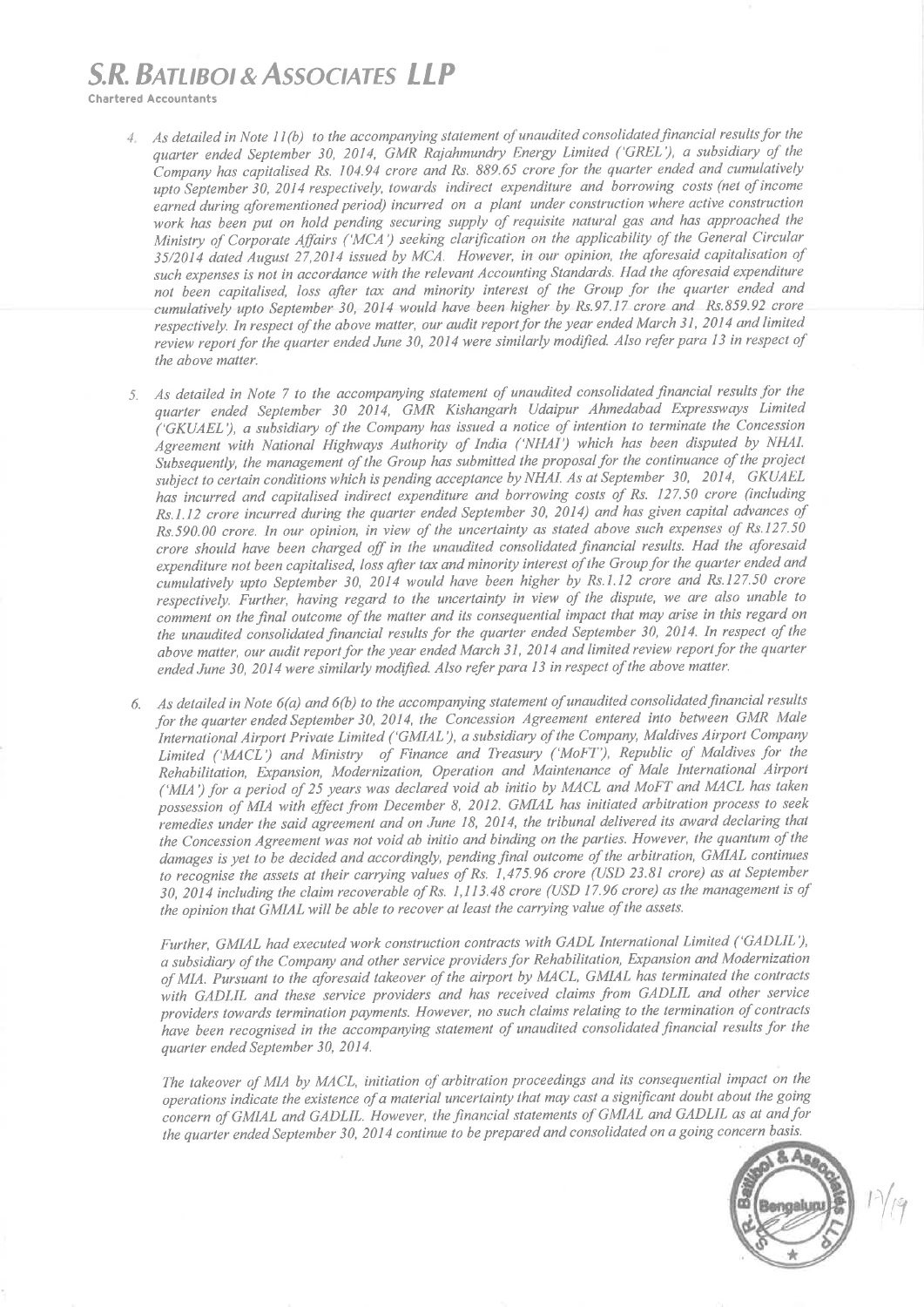# **S.R. BATLIBOI & ASSOCIATES LLP**

**Chartered Accountants** 

Having regard to the uncertainty in view of the dispute and the final outcome of the matter, we are unable to comment on its impact on the carrying value of the assets of GMIAL and GADLIL and any other consequential impact that may arise in this regard on the accompanying statement of unaudited consolidated financial results for the quarter ended September 30, 2014. In respect of the above matter, our audit report for the vear ended March 31, 2014 and limited review report for the quarter ended June 30, 2014 were similarly modified.

- Based on our review conducted as above, except for the effects of the matters described in the paragraphs 4  $7$ and 5 and the possible effects of the matters described in the paragraphs 5 and 6 and on consideration of reports of other auditors and certification by the management of the unaudited separate quarterly financial results and the other financial information of the components nothing has come to our attention that causes us to believe that the Statement of unaudited consolidated financial results prepared in accordance with recognition and measurement principles laid down in Accounting Standard 25 - Interim Financial Reporting [specified under the Companies Act, 1956 (which are deemed to be applicable as per section 133 of the Companies Act, 2013, read with rule 7 of the Companies (Accounts) Rules, 2014)] and other recognised accounting practices and policies has not disclosed the information required to be disclosed in terms of Clause 41 of the Listing Agreement including the manner in which it is to be disclosed, or that it contains any material misstatement.
- We draw attention to Note 5 to the accompanying statement of unaudited consolidated financial results for  $\mathbf{R}$ the quarter ended September 30, 2014 in connection with the carrying value of net assets of Rs. 213.51 crore (after providing for losses till date of Rs. 156.07 crore) as regards investment in GMR Ambala Chandigarh Expressways Private Limited ('GACEPL'), a subsidiary of the Company. Though GACEPL has been incurring losses since the commencement of commercial operations and the matter is currently under arbitration, based on management's internal assessment and legal opinion obtained by the management of GACEPL, the management of the Group is of the view that the carrying value of the net assets (after providing for losses till date) as regards investment in GACEPL is appropriate. Accordingly, no adjustments have been made in the accompanying unaudited consolidated financial results for the quarter ended September 30, 2014. Our conclusion is not qualified in respect of this matter.
- We draw attention to Note 9 to the accompanying statement of unaudited consolidated financial results for  $Q$ the quarter ended September 30, 2014 which indicate that the entire matter relating to claims / counter claim arising out of the Power Purchase Agreement and Land Lease Agreement, filed by GMR Power Corporation Limited ('GPCL'), a subsidiary of the Company and Tamil Nadu Generation and Distribution Corporation Limited, is sub-judice before the Hon'ble Supreme Court of India and has not attained finality. However, pending the resolution of matter, no adjustments have been made in the accompanying unaudited consolidated financial results for the quarter ended September 30, 2014. Considering that substantial amount, though under protest, has been received, GPCL, based on an expert opinion, has offered the amount of claims received upto March 31, 2013 as income in its income tax returns and has claimed the deduction under Section 80IA of the Income Tax Act, 1961. Our conclusion is not qualified in respect of this matter.
- 10. We draw attention to Note 11(a) to the accompanying statement of unaudited consolidated financial results for the quarter ended September 30, 2014 regarding (i) cessation of operations and losses incurred by GMR Energy Limited ('GEL') and GMR Vemagiri Power Generation Limited ('GVPGL'), subsidiaries of the Company, and the consequent erosion of net worth resulting from the unavailability of adequate supply of natural gas and (ii) rescheduling of the commercial operations date and the repayment of certain project loans by GREL, pending linkage of natural gas supply. Continued uncertainty exists as to the availability of adequate supply of natural gas which is necessary to conduct operations at varying levels of capacity in the future and the appropriateness of the going concern assumption is dependent on the ability of the aforesaid entities to establish consistent profitable operations as well as raising adequate finance to meet their short term and long term obligations. The accompanying statement of unaudited consolidated financial results for the quarter ended September 30, 2014 do not include any adjustments that might result from the outcome of this uncertainty. Our conclusion is not qualified in respect of this matter.
- 11. We draw attention to Note 24 to the accompanying statement of unaudited consolidated financial results for the quarter ended September 30, 2014 in connection with a 300 MW hydro based power plant on Alaknanda river, Uttarakhand being constructed by GMR Badrinath Hydro Power Generation Private Limited ('GBHPL'), a subsidiary of the Company. The Hon'ble Supreme Court of India, while hearing a civil appeal in the matters of a hydro power company, directed vide its order dated May 7, 2014 that